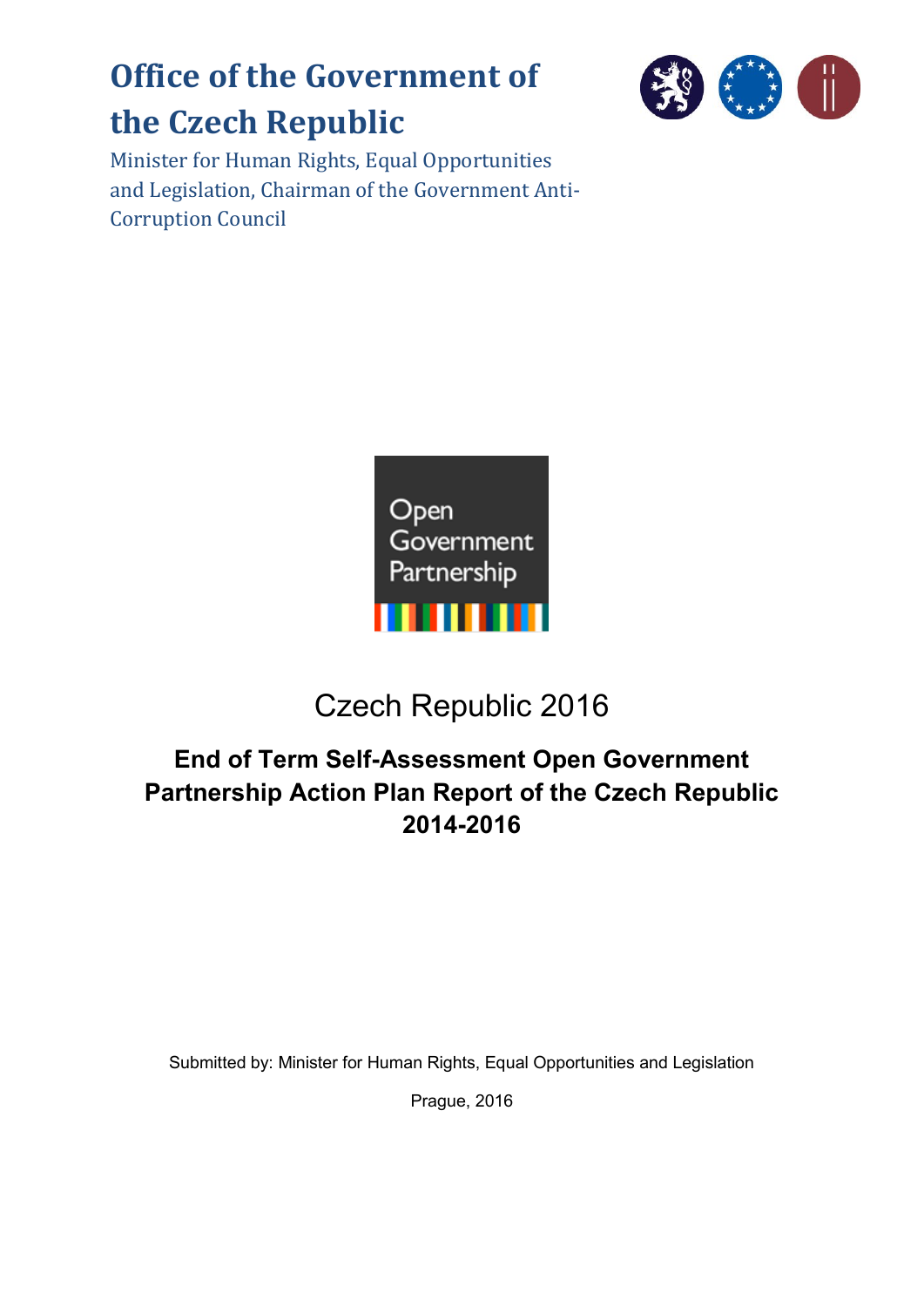

# **Contents**

| 1              |                                                                                                                                                                             |  |
|----------------|-----------------------------------------------------------------------------------------------------------------------------------------------------------------------------|--|
| $\overline{2}$ |                                                                                                                                                                             |  |
| 2.1            |                                                                                                                                                                             |  |
| 2.2            |                                                                                                                                                                             |  |
| 3              |                                                                                                                                                                             |  |
| 4              | Implementation of commitments under the National Action Plan of the CR 8                                                                                                    |  |
| 4.1            | II/1 Adoption of a new Civil Service Act, ensuring depoliticisation, professionalisation<br>and stabilisation of public administration and its implementation in practice 8 |  |
| 4.2            |                                                                                                                                                                             |  |
| 4.3            |                                                                                                                                                                             |  |
| 5              |                                                                                                                                                                             |  |
| 6              | Cooperation with other countries (Peer Exchange and Learning) 24                                                                                                            |  |
| 7              |                                                                                                                                                                             |  |
| 7.1            |                                                                                                                                                                             |  |
| 7.2            |                                                                                                                                                                             |  |
| 7.3            |                                                                                                                                                                             |  |
| 7.4            |                                                                                                                                                                             |  |
| 8              |                                                                                                                                                                             |  |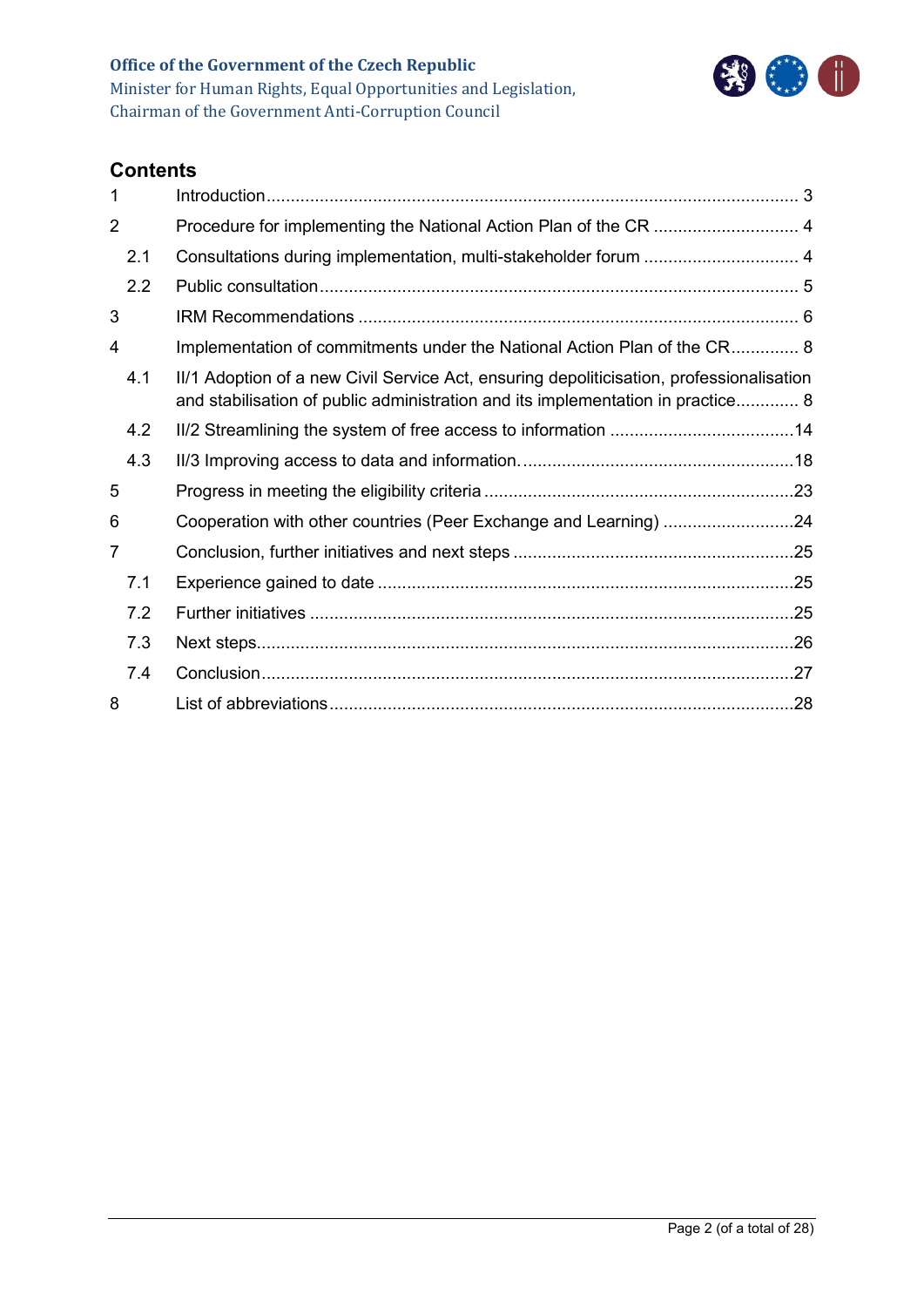

# <span id="page-2-0"></span>**1 Introduction**

The Open Government Partnership (hereinafter referred to as the "OGP") is an international initiative which aims to promote transparency, fight against corruption and development of civil society. The Czech Republic joined the OGP on the basis of Government Resolution No. 691 of 14 September 2011. The countries which joined this initiative regularly compile national action plans for the Open Government Partnership. In these National Action Plans, countries, with the contribution of civil society, formulate individual commitments to foster transparency, accountability of public administration and civic participation in decisionmaking. The Czech Republic's involvement in the OGP initiative is perceived as an activity that meets the objectives of the Government's other conceptual documents. The Government Anti-Corruption Conception for the years 2015 to 2017, the Anti-Corruption Action Plan for 2015 and the Anti-Corruption Action Plan for 2016 are the key documents in the Government's fight against corruption, which is closely related to transparency in public administration. The preparation of OGP national action plans collectively complements the Czech Republic's comprehensive approach to the principles of open government.

The Czech Republic adopted the Action Plan of the Czech Republic Open Government Partnership for the years 2014 to 2016 (hereinafter referred to as the "Second Action Plan") by Government Resolution No. 929 of 12 November 2014. In its Second Action Plan, the Czech Republic laid down three specific commitments:

II/1 Adoption of a new Civil Service Act, ensuring depoliticisation, professionalisation and stabilisation of public administration and its implementation in practice;

II/2 Streamlining the system of free access to information;

II/3 Improving access to data and information.

The Action Plan of the Czech Republic Open Government Partnership for the years 2016 to 2018 (hereinafter referred to as the "Third Action Plan") was approved in 2016 by Government Resolution No. 566 of 22 June, containing a number of tasks following on from the commitments of the Second Action Plan. This principally concerns the task of implementing the adopted Civil Service Act, specifically, for example, organising competitive hiring proceedings for Directors of Departments and Units or holding civil service exams.

The OGP initiative is based on four key principles (or values) for open government. These are transparency, civic participation, technology and innovation and public accountability. The commitments enshrined in the Second Action Plan reflect all these principles. Under the first commitment, *transparency* is specifically reflected in the publication of civil service job openings, the transparency of the competitive hiring proceedings for individual clerical positions and the possibility for the public to access records of civil service exams. The second commitment reflects the principle of transparency in its emphasis on providing information on the public sector in open and, wherever possible, also in machine-readable formats to ensure the widest possible access. The third commitment contributes to transparency by making data prepared by the civil service available to the general public.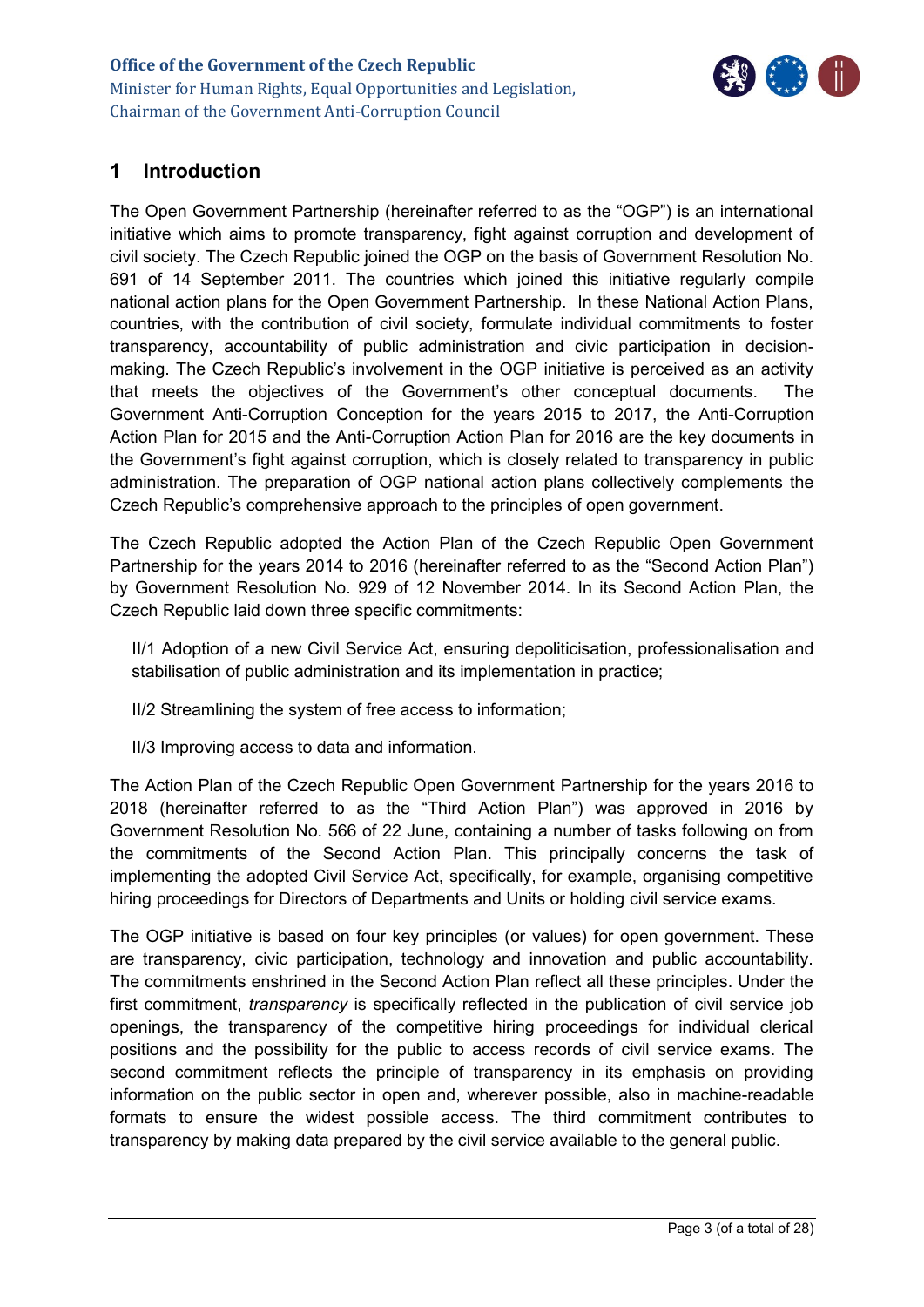

The commitments also try to strengthen *civic participation* by ensuring different ways of accessing public sector information, depending on the requester's needs, and emphasising the need to accommodate the request wherever possible. The third commitment focuses on allowing the creation of software applications to involve the public in decision-making and monitoring the relevant data.

Another important OGP principle - *technology and innovation* - is incorporated in different forms in all three commitments. The first commitment complies with this by creating a Civil Service Information System (CSIS). The second commitment emphasises the obligation to publish public sector information in open and, where possible, also in machine-readable formats in the form of open data, as laid down in the upcoming legislation. The third commitment assumes that the provision of data by the civil service to the professional and general public will give rise to new methods of commercial and non-commercial presentation of this data by private and not-for-profit entities.

The principle of *public accountability* is present in the first commitment in the form of work evaluation, disciplinary liability and the protection of whistleblowers in the civil service. One of the objectives of the second commitment is to clearly define the legal parameters for the obligation to provide information, both on the basis of a citizen's request, and also proactively, together with the inclusion of a system of remedies in the event of non-compliance with the request. The second commitment also focuses on enshrining specific mechanisms to deal with breaches of the obligation actively to publish information. The principle of public accountability also appears in the third commitment, as this commitment anticipates legislation laying down the rights and obligations of government agencies as regards publication and a National Open Data Catalogue.

By adopting concrete commitments, the Czech Republic is responding to some of major challenges under the OGP (the so-called Grand Challenges). There are a total of five OGP Grand Challenges: improving public services, increasing public integrity, more effective management of public resources, creating safer communities and increasing corporate liability. In the Second Action Plan, the Czech Republic primarily focused on *increasing public integrity* (improving access to information, combating corruption through the adoption of a Civil Service Act and its implementing regulations) and on *improving public services* (depoliticising and professionalising the civil service and introducing open data principles).

# <span id="page-3-0"></span>**2 Procedure for implementing the National Action Plan of the CR**

#### <span id="page-3-1"></span>**2.1 Consultations during implementation, multi-stakeholder forum**

Most consultations during the implementation of the Second Action Plan took place during meetings of the Government Anti-Corruption Council (hereinafter referred to as the "Government Council") and in the working commissions of the Chairperson of the Government Council, primarily the Chairperson of the Government Council's Working Commission for transparency of public administration. Within the Czech Republic, the Government Council is considered to be a multi-stakeholder forum, as defined by the OGP. The Government Council discusses self-assessment reports and draft action plans at different stages of preparation, from the initial version to the final document, prior to their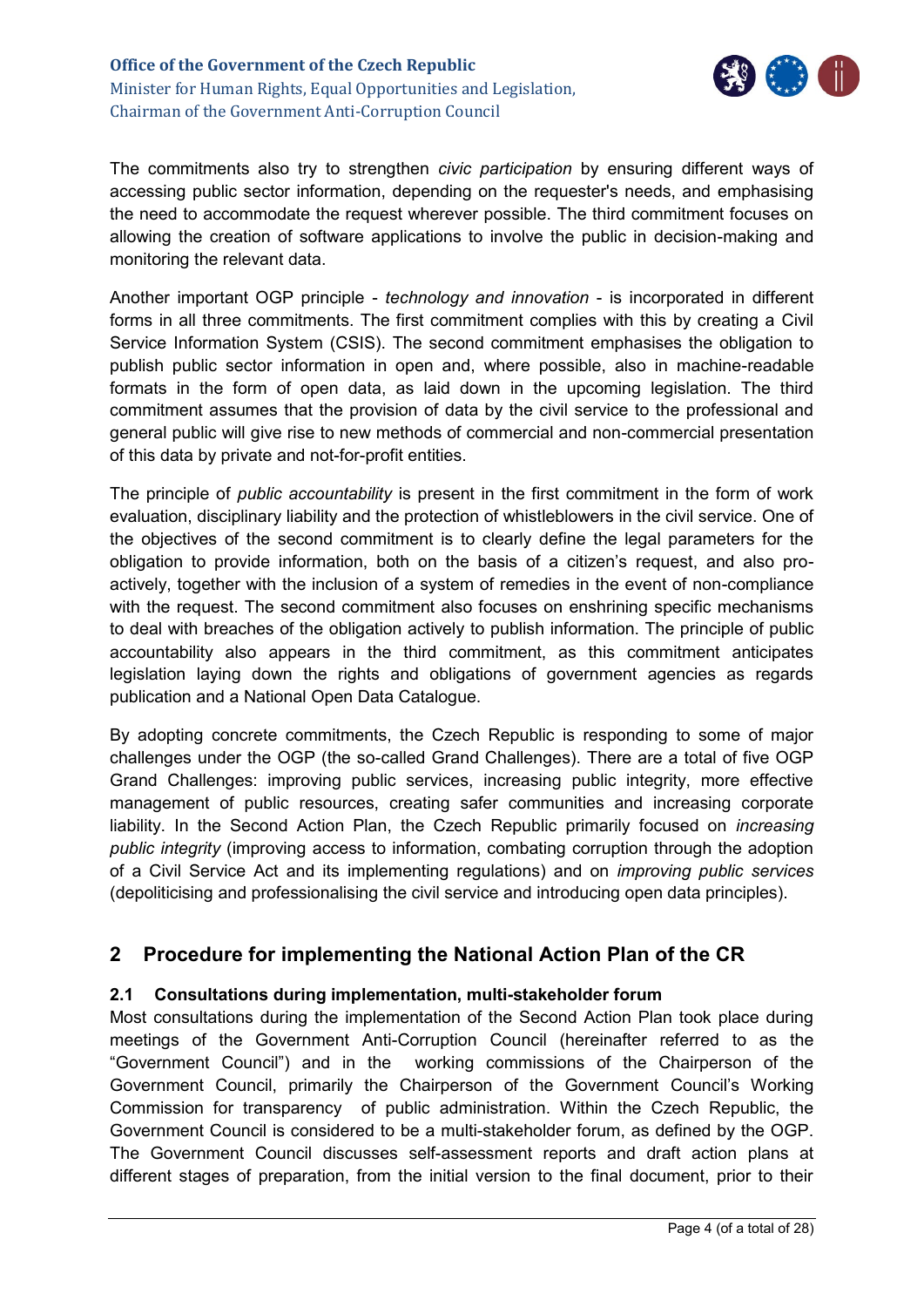

submission to the Government of the Czech Republic for approval. Government Council members are also very actively involved in the public consultation process, where they are able to suggest the form of the individual commitments, comment on commitments already proposed and assess the implementation of commitments made. The Government Council meets regularly at 1-2 monthly intervals. Ad-hoc meetings of the Government Council may also be convened, outside normal meeting times. The Government Council may also address the issues for discussion on a per-rollam basis. The unit responsible for fighting corruption and the secretary of the Government Council provide operational and administrative support for the Council. Responsible unit is the Anti-Corruption Unit of the Regulatory Impact Assessment Department of the Office of the Government and its director is also the secretary for the Government Council.

Government Council meetings are convened and chaired by the Minister for Human Rights, Equal Opportunities and Legislation, who acts as chairperson. The other members of the eighteen-member Government Council are:

- Deputy Prime Minister for Economics and Minister of Finance
- Deputy Prime Minister for Science, Research and Innovation
- Minister of the Interior
- **•** Minister of Justice
- Director of the Unit for Combating Corruption and Financial Crime
- Director of the General Inspectorate for the Security Forces
- Supreme Public Prosecutor
- Chairperson of the Union of Towns and Municipalities of the CR
- Chairperson of the Association of Regions of the CR
- President of the Czech Chamber of Commerce
- Ombudsman
- a representative of Transparency International CR, o. p. s.
- a representative of the Frank Bold Society
- a representative of Oživení, o. s.
- an academic representative of the Silesian University in Opava
- a representative of the Anticorruption Endowment
- a representative of Veřejnosti proti korupci (Public Against Corruption).

Members of the Government Council are therefore not only representatives of ministries, administrative offices and other public authorities (hereinafter referred to as "PA"), but also representatives of NGOs, local authorities or academia. The structure of the working commissions of the Chairperson of the Government Council runs along the same lines.

#### <span id="page-4-0"></span>**2.2 Public consultation**

The document entitled "Final Self-Assessment Report on the Open Government Partnership Action Plan for the years 2014-2016" (hereinafter referred to as the "Self-Assessment Report") was submitted to the general public for a two-week consultation period on 29 July 2016. The consultation process was announced via the Czech Government website [www.vlada.cz](http://www.vlada.cz/) and the Government Anti-Corruption Council website [www.korupce.cz.](http://www.korupce.cz/) During the consultation period (29 July - 12 August 2016), outside the inter-ministerial comment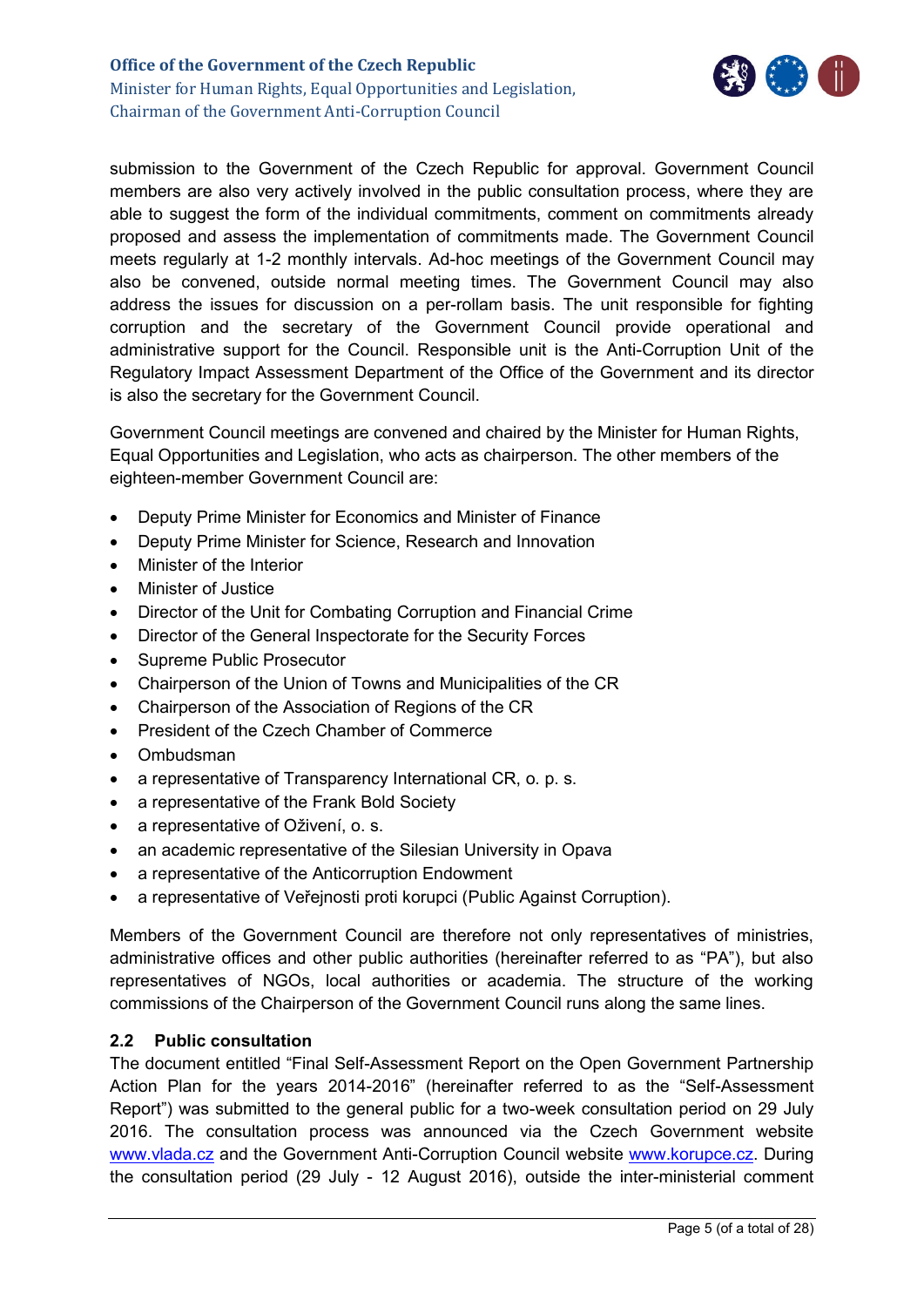

proceedings, comments were received from PhDr. Ing. Jiří Skuhrovec, member of the Chairperson of the Government Anti-Corruption Council working commission for efficient management of state property, from Mgr. Adam Vojtěch, member of the Chairperson of the Government Anti-Corruption Committee working commission for transparency of public administration and from PharmDr. Lubomír Chudoba, President of the Czech Chamber of Pharmacists. The comments made during the consultation period were responded to and settled together during the inter-ministerial comment proceedings. Within the framework of the public consultation procedure, the self-assessment report was also discussed by the working commission of the Chairperson of the Government Anti-Corruption Committee of public administration.

# <span id="page-5-0"></span>**3 IRM Recommendations**

This section of the self-assessment report contains statements from the individual lead implementing agencies as to how the recommendations received from the Independent Reporting Mechanism (hereinafter referred to as "IRM") were taken into account within the context of fulfilling the individual commitments in the 2014-2015 Progress Report (hereinafter referred to as the "IRM Report").<sup>1</sup>

 **II/1 Adoption of a new Civil Service Act, ensuring depoliticisation, professionalisation and stabilisation of public administration and its implementation in practice;**

The Civil Service Section of the Ministry of the Interior considers the results of the IRM Report to be misleading and inaccurate. According to the Civil Service Section of the Ministry of the Interior, the main shortcomings of this report consist of factual and terminological inaccuracies. The report also contains numerous cases of ignorance of the Civil Service Act and a misunderstanding of its institutions and mechanisms. The Civil Service Section of the Ministry of the Interior has described the aforementioned shortcomings of the IRM Report in detail and addressed them during the public consultations.

#### **II/2 Streamlining the system of free access to information**

It follows from the IRM recommendations that the content of the original commitment provides a useful basis for an amendment to the Act on free access to information and therefore also for improving open access to it. Following on from the IRM recommendations, the promoters of the draft amendment to the Act made a number of changes. One of these was a more detailed elaboration of the draft, to take account of the recently adopted Directive 2013/37/EU of the European Parliament and of the Council, whose transposition will result in more efficient public administration, greater openness to the public, transparency and faster access to information for the general public.

-

 $1$  The text of the IRM report is available at: [http://www.opengovpartnership.org/sites/default/files/CzechRepublic\\_2014-15.pdf](http://www.opengovpartnership.org/sites/default/files/CzechRepublic_2014-15.pdf)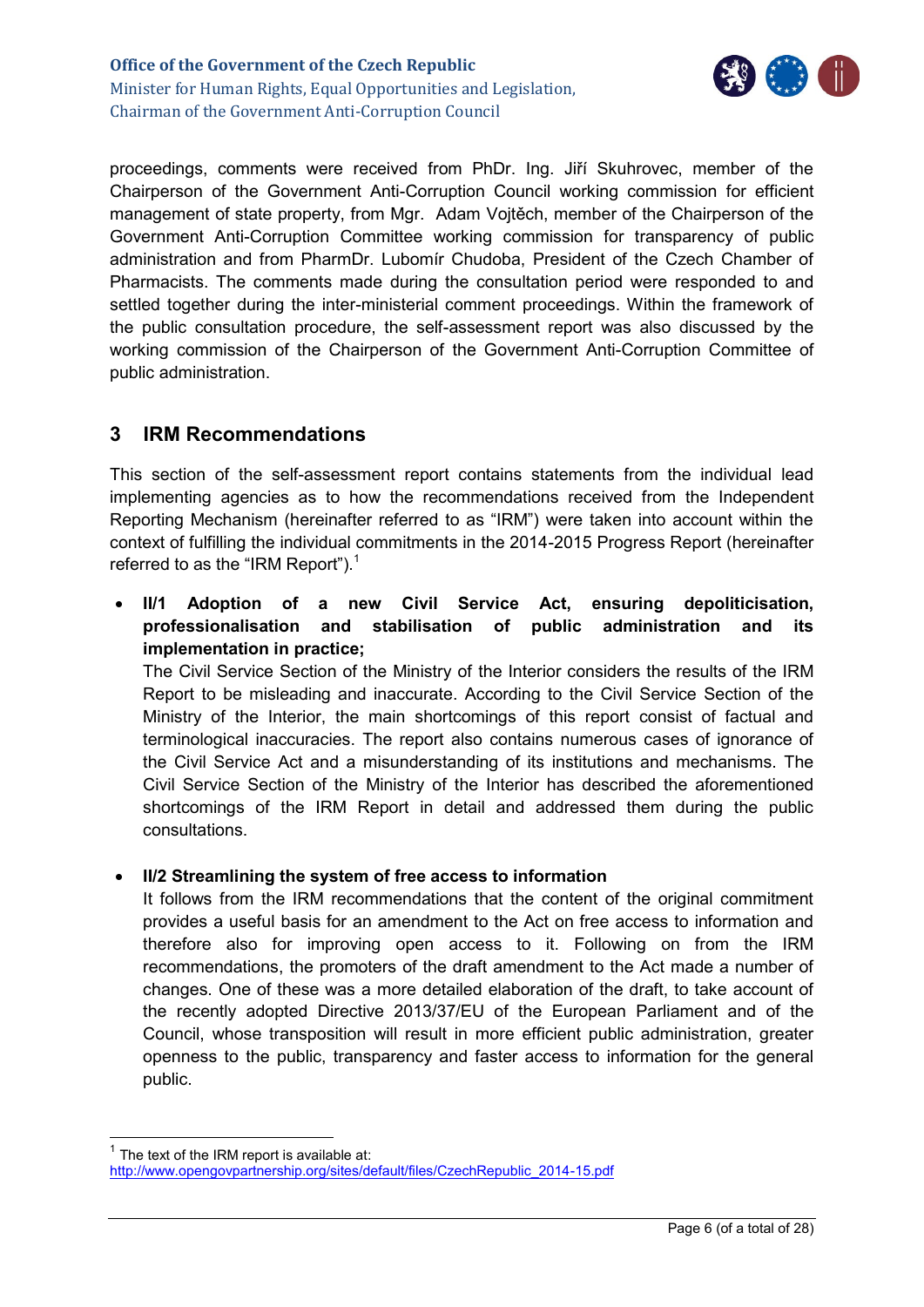#### **Office of the Government of the Czech Republic** Minister for Human Rights, Equal Opportunities and Legislation, Chairman of the Government Anti-Corruption Council



#### **II/3 Improving access to data and information**

In accordance with the IRM recommendations, the Ministry of the Interior has secured strategical resources, both methodological and technical, to meet commitment II/3. It achieved this by creating a methodology for the publication and cataloguing of civil service open data, by initiating operations of the National Open Data Catalogue and by creating a legislative base to enshrine open data in the Czech legal system. In legal terms, open data, including the National Open Data Catalogue (as a civil service information system) is covered by the amendment to Act No. 106/1999 Coll., on free access to information, implemented under a bill amending certain Acts in relation to the adoption of an Act on trust services for electronic transactions (at the time the Self-Assessment Report was being prepared, the bill was adopted during its 3rd reading by the Chamber of Deputies). Regarding the establishment of a uniform strategy, the newly elected national coordinator for the digital agenda defined the main priority areas in which open data are enshrined in the form of individual commitments and activities in the Action Plan for the Development of the Digital Market. The Ministry of the Interior sees the need for political support and securing the cooperation of all ministerial departments to create a uniform concept for an open data strategy.

Completed publication plans are available to the public on the website [http://opendata.gov.cz/vzor:start,](http://opendata.gov.cz/vzor:start) where they can be commented on and amended, or the project contact person can be addressed. A team of experts will be formed for the upcoming project Implementation of Open Data Strategies II for the period 2016-2019. In relation to this project, the Ministry of the Interior will continue to hold educational seminars and workshops to present the National Open Data Catalogue (hereinafter referred to as "NODC"), its operation and the methodology for the publication and cataloguing of open data. This project will lead to an expansion of the functionality of the NODC, and changes to its technical and user functions to make it more user-friendly.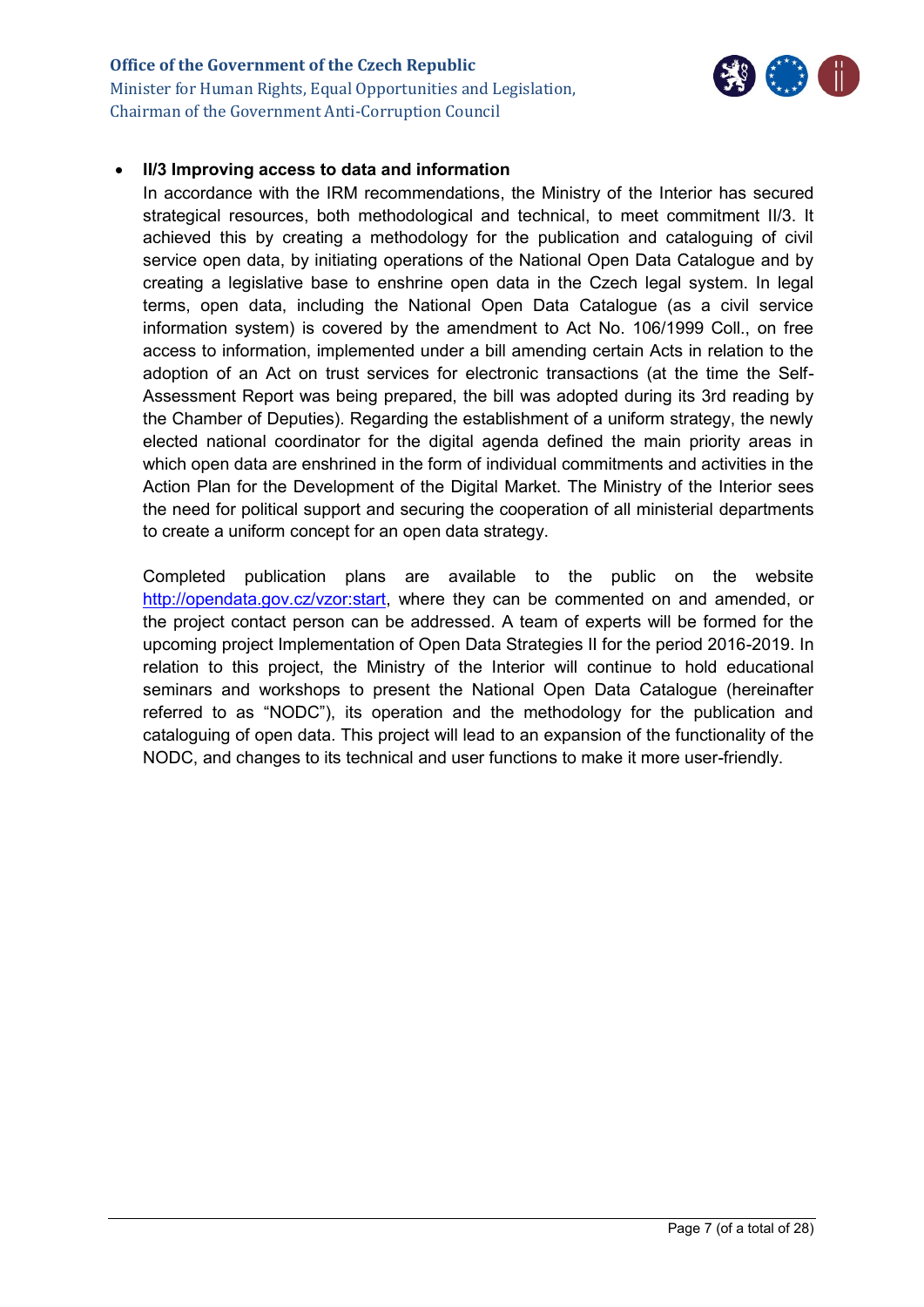

# <span id="page-7-0"></span>**4 Implementation of commitments under the National Action Plan of the CR**

<span id="page-7-1"></span>**4.1 II/1 Adoption of a new Civil Service Act, ensuring depoliticisation, professionalisation and stabilisation of public administration and its implementation in practice**

**NUMBER AND NAME OF THE COMMITMENT II/1 Adoption of a new Civil Service Act, ensuring depoliticisation, professionalisation and stabilisation of public administration and its implementation in practice**

| <b>COMMITMENT START AND END DATE</b>     |                                                                                                                                               | 6 November 2014 $\rightarrow$ commitment continuing |                                                                           |  |
|------------------------------------------|-----------------------------------------------------------------------------------------------------------------------------------------------|-----------------------------------------------------|---------------------------------------------------------------------------|--|
|                                          |                                                                                                                                               |                                                     | during the period from 2016-2018                                          |  |
| <b>ACCOUNTABILIT</b>                     | <b>LEAD IMPLEMENTING AGENCY</b>                                                                                                               |                                                     | Ministry of the Interior                                                  |  |
| Y                                        | <b>NAME OF RESPONSIBLE</b>                                                                                                                    |                                                     | RNDr. Josef Postránecký                                                   |  |
|                                          | <b>PERSON</b>                                                                                                                                 |                                                     |                                                                           |  |
|                                          | <b>TITLE, DEPARTMENT</b>                                                                                                                      |                                                     | Deputy Minister of the Interior for                                       |  |
|                                          |                                                                                                                                               |                                                     | the Civil Service                                                         |  |
|                                          | <b>E-MAIL</b>                                                                                                                                 |                                                     | statnisluzba@mvcr.cz                                                      |  |
|                                          | <b>PHONE</b>                                                                                                                                  |                                                     | 974 818 204                                                               |  |
| <b>OTHER ACTORS</b>                      | <b>CO-LEAD IMPLEMENTING</b>                                                                                                                   |                                                     | Ministry of Labour and Social                                             |  |
| <b>INVOLVED</b>                          | <b>AGENCY</b>                                                                                                                                 |                                                     | Affairs, Ministry of Education,                                           |  |
|                                          |                                                                                                                                               |                                                     | Youth and Sports,                                                         |  |
|                                          |                                                                                                                                               |                                                     | Ministry of Foreign Affairs                                               |  |
|                                          | <b>OTHER</b>                                                                                                                                  |                                                     | Civil service authorities                                                 |  |
| <b>STATE AND</b>                         |                                                                                                                                               |                                                     | The adoption of Act No. 234/2014 Coll., on civil service, as amended      |  |
| <b>DEFINITION OF</b>                     |                                                                                                                                               |                                                     | (hereinafter referred to as the "Act"), laying down conditions for the    |  |
| <b>THE PROBLEM</b>                       | depoliticisation,                                                                                                                             | professionalisation                                 | stabilisation<br>of<br>and<br>public                                      |  |
| <b>TO BE</b>                             | administration, is an extremely important commitment for the Czech                                                                            |                                                     |                                                                           |  |
| <b>ADDRESSED BY</b><br><b>MAKING THE</b> | Republic and is based both on the values and Grand Challenges of the<br>OGP and the Action Plan, or the Second Action Plan, and on the        |                                                     |                                                                           |  |
| <b>COMMITMENT</b>                        | Declaration promulgated<br>Programme                                                                                                          |                                                     | by the<br>Government<br>and                                               |  |
|                                          |                                                                                                                                               |                                                     | government anti-corruption documents (Government Anti-Corruption          |  |
|                                          | Conception for the Years 2015 to 2017 and the Anti-Corruption Action                                                                          |                                                     |                                                                           |  |
|                                          |                                                                                                                                               |                                                     | Plan for 2015). The Act was promulgated on 6 November 2014, when          |  |
|                                          | some of its provisions also became effective. The Act became fully                                                                            |                                                     |                                                                           |  |
|                                          | effective on 1 January 2015. Since then the Act has been put into                                                                             |                                                     |                                                                           |  |
|                                          |                                                                                                                                               |                                                     | practice, especially by subsequently systemising civil service posts and  |  |
|                                          |                                                                                                                                               |                                                     | work posts, separating clearly political and non-political (white-collar) |  |
|                                          |                                                                                                                                               |                                                     | posts, running the Civil Service Information System (CSIS), etc. In       |  |
|                                          |                                                                                                                                               |                                                     | relation to the adoption of this Act, its implementing regulations have   |  |
|                                          | also been adopted and promulgated, with the exception of one. An<br>important prerequisite for the implementation of these steps was the      |                                                     |                                                                           |  |
|                                          |                                                                                                                                               |                                                     | creation of a Civil Service Section, as an organisational unit of the     |  |
|                                          | Ministry of the Interior, responsible for the coordination, guidance and<br>management of the implementation of the Act, the appointment of a |                                                     |                                                                           |  |
|                                          |                                                                                                                                               |                                                     |                                                                           |  |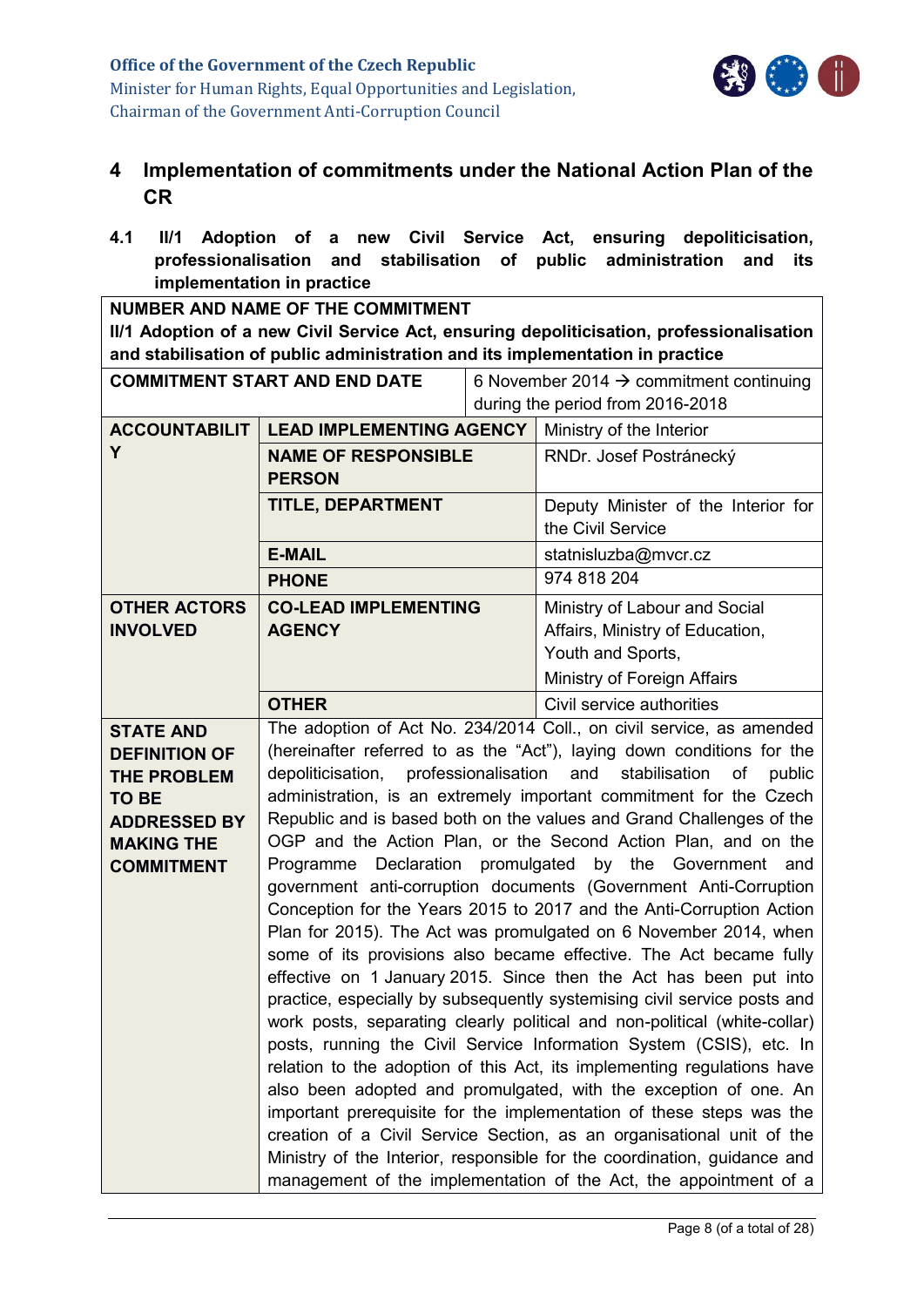|                                                                                                                     | to as "Deputy for the Civil Service"), a Director of Human Resources of<br>the Civil Service Section and state secretaries and the establishment of<br>heads of service authorities.                                                                                                                                                                                                                                                                                                                                                                                                                                                                                                                                                                                                                                                                                                                                                                                                                                                              |  |  |  |
|---------------------------------------------------------------------------------------------------------------------|---------------------------------------------------------------------------------------------------------------------------------------------------------------------------------------------------------------------------------------------------------------------------------------------------------------------------------------------------------------------------------------------------------------------------------------------------------------------------------------------------------------------------------------------------------------------------------------------------------------------------------------------------------------------------------------------------------------------------------------------------------------------------------------------------------------------------------------------------------------------------------------------------------------------------------------------------------------------------------------------------------------------------------------------------|--|--|--|
|                                                                                                                     | Fundamental changes in the civil service have been initiated based on<br>the transitional provisions of the Act since 1 July 2015. These included<br>the first systemisation of civil service posts and work posts, employing<br>existing employees as civil servants in civil service employment based<br>on their applications, transferring existing senior employees to the<br>positions of senior civil servants in civil service employment, and<br>subsequently announcing new competitive hiring procedures for all the<br>posts of deputy ministers, directors of sections, departments and units<br>pursuant to the Act's transitional provisions.                                                                                                                                                                                                                                                                                                                                                                                      |  |  |  |
| <b>MAIN</b><br><b>OBJECTIVE</b>                                                                                     | Ensuring the depoliticisation, professionalisation and stabilisation of<br>state administration.                                                                                                                                                                                                                                                                                                                                                                                                                                                                                                                                                                                                                                                                                                                                                                                                                                                                                                                                                  |  |  |  |
| <b>BRIEF</b><br><b>DESCRIPTION</b><br>OF THE<br><b>COMMITMENT</b>                                                   | Depoliticisation - transparent competitive hiring, the term of civil<br>service employment independent of political changes (e.g. changes<br>in the composition of the Government), and setting up a more rigid<br>process for approving the systemisation of civil service posts, which<br>guarantees that ad hoc organisational changes are more difficult.                                                                                                                                                                                                                                                                                                                                                                                                                                                                                                                                                                                                                                                                                     |  |  |  |
|                                                                                                                     | Stabilisation - a system of career development, mechanisms for<br>٠<br>motivating civil servants to remain in the civil service.                                                                                                                                                                                                                                                                                                                                                                                                                                                                                                                                                                                                                                                                                                                                                                                                                                                                                                                  |  |  |  |
|                                                                                                                     | Professionalisation - a civil service examination and civil service<br>$\bullet$<br>assessment, a system for educating civil servants.                                                                                                                                                                                                                                                                                                                                                                                                                                                                                                                                                                                                                                                                                                                                                                                                                                                                                                            |  |  |  |
| <b>RELEVANCE</b><br>(A brief<br>description of how<br>this commitment<br>is relevant to<br>advancing OGP<br>values) | With regard to information access the commitment consists of<br>publishing information about the performance of the civil service,<br>particularly through the CSIS (the organisation of civil service<br>examinations for public sector employees, information about the civil<br>service examinations and competitive hiring), websites (guidance notes,<br>service instructions, unifying opinions, sample acts, etc.). As regards<br>accountability, this involves laying down the rules clearly (competitive<br>hiring, civil service departments, civil service evaluation, disciplinary<br>liability, whistleblowing), controlling that they are observed and also<br>supporting the fight against corruption. In terms of technology and<br>innovation, the commitment involves the operation of the CSIS.<br>The benefit to civil society consists of the improved quality of the civil<br>service as a public service guaranteeing the legitimacy of procedures<br>and laying emphasis on professionalism, accountability and stability |  |  |  |
|                                                                                                                     | when providing a service.                                                                                                                                                                                                                                                                                                                                                                                                                                                                                                                                                                                                                                                                                                                                                                                                                                                                                                                                                                                                                         |  |  |  |
|                                                                                                                     | <b>OGP VALUES</b><br><b>ACCESS</b><br><b>CIVIL</b><br><b>ACCOUNTABILIT</b><br><b>TECHNOLOG</b><br><b>TO</b>                                                                                                                                                                                                                                                                                                                                                                                                                                                                                                                                                                                                                                                                                                                                                                                                                                                                                                                                       |  |  |  |
|                                                                                                                     |                                                                                                                                                                                                                                                                                                                                                                                                                                                                                                                                                                                                                                                                                                                                                                                                                                                                                                                                                                                                                                                   |  |  |  |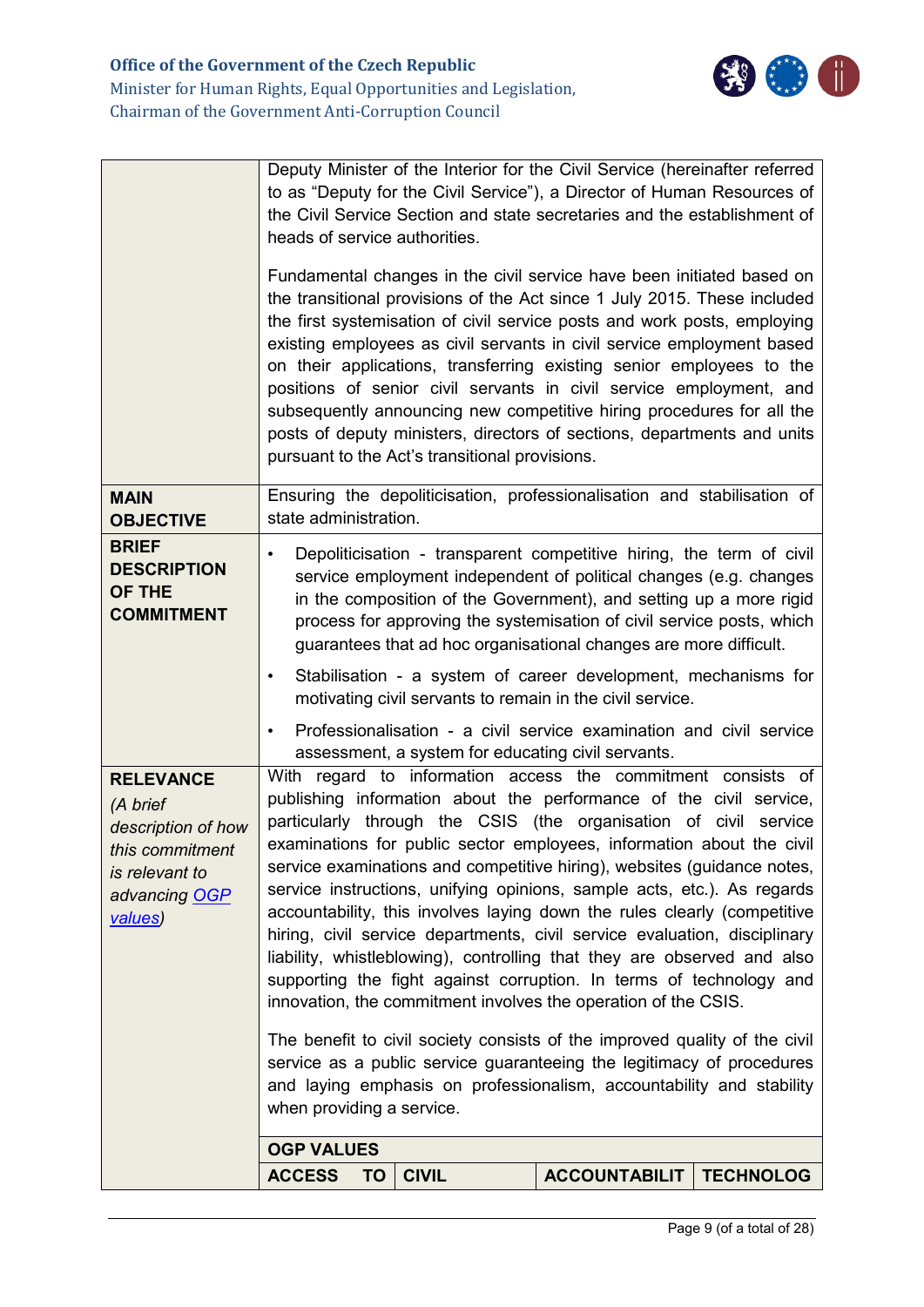# **Office of the Government of the Czech Republic**



Minister for Human Rights, Equal Opportunities and Legislation, Chairman of the Government Anti-Corruption Council

|                                      | <b>INFORMATIO</b><br>N                                                                                                                                                                                                                                                                                                                                                                                                                                                                                                                                                                                                                                                                                                                                                                                                                                                                                                                                                                                                                                                                                                                                                                                                                                                                                                                                                                                                                                                                                                                                                                                                                                                                                                                                                                                                                         | <b>PARTICIPATIO</b><br>N | Y                  | Y<br><b>AND</b><br><b>INNOVATION</b> |
|--------------------------------------|------------------------------------------------------------------------------------------------------------------------------------------------------------------------------------------------------------------------------------------------------------------------------------------------------------------------------------------------------------------------------------------------------------------------------------------------------------------------------------------------------------------------------------------------------------------------------------------------------------------------------------------------------------------------------------------------------------------------------------------------------------------------------------------------------------------------------------------------------------------------------------------------------------------------------------------------------------------------------------------------------------------------------------------------------------------------------------------------------------------------------------------------------------------------------------------------------------------------------------------------------------------------------------------------------------------------------------------------------------------------------------------------------------------------------------------------------------------------------------------------------------------------------------------------------------------------------------------------------------------------------------------------------------------------------------------------------------------------------------------------------------------------------------------------------------------------------------------------|--------------------------|--------------------|--------------------------------------|
|                                      | X                                                                                                                                                                                                                                                                                                                                                                                                                                                                                                                                                                                                                                                                                                                                                                                                                                                                                                                                                                                                                                                                                                                                                                                                                                                                                                                                                                                                                                                                                                                                                                                                                                                                                                                                                                                                                                              |                          | X                  | X                                    |
| <b>AMBITION</b>                      | Implementing the Act creates the basic preconditions and conditions for<br>providing a high-quality civil service as a public service, thereby also<br>supporting government openness. Openness is particularly evident in<br>providing access to information on the performance of the civil service<br>through publicly-accessible parts of the CSIS (civil service examinations<br>taken by specific state employees, information on holding civil service<br>examinations, competitive hiring procedures to fill vacant civil service<br>positions), as well as through civil service websites (guidance notes,<br>service instructions, unifying opinions, sample acts, etc.). It is also<br>planned that the information about competitive hiring procedures to fill<br>vacant civil service positions will be published in the form of open data.                                                                                                                                                                                                                                                                                                                                                                                                                                                                                                                                                                                                                                                                                                                                                                                                                                                                                                                                                                                       |                          |                    |                                      |
| <b>LEVEL OF</b><br><b>COMPLETION</b> | <b>AT THE</b><br><b>BEGINNING</b>                                                                                                                                                                                                                                                                                                                                                                                                                                                                                                                                                                                                                                                                                                                                                                                                                                                                                                                                                                                                                                                                                                                                                                                                                                                                                                                                                                                                                                                                                                                                                                                                                                                                                                                                                                                                              | <b>LIMITED</b>           | <b>SUBSTANTIAL</b> | <b>COMPLETED</b>                     |
|                                      |                                                                                                                                                                                                                                                                                                                                                                                                                                                                                                                                                                                                                                                                                                                                                                                                                                                                                                                                                                                                                                                                                                                                                                                                                                                                                                                                                                                                                                                                                                                                                                                                                                                                                                                                                                                                                                                |                          | X                  |                                      |
| <b>DESCRIPTION</b><br>OF RESULTS     | The vast majority of the milestones set were achieved by 30 June 2015<br>and the method of their fulfilment was assessed in a parallel self-<br>assessment report in 2015. Tasks associated with the announcement of<br>competitive hiring procedures to fill civil service positions of heads of<br>service authorities and other senior officials, i.e. heads of service<br>authorities and deputies for management of section or directors of<br>section, which must comply with the Act by 30 June 2016, were also<br>achieved. The announcement of competitive hiring procedures to fill the<br>posts of directors of departments and units has also started; the<br>announcement is to be completed by 30 June 2016 and the competitive<br>hiring is to be completed by 30 June 2017. All open competitive hiring<br>procedures are published on the electronic official bulletin board of the<br>particular service authority and at the same time in the CSIS, while their<br>publication in the form of open data is currently being prepared.<br>The CSIS was launched on 1 July 2015. It is intended for the general<br>public as well as service authorities. Citizens may use the information<br>from the register of completed civil service examinations, which contains<br>a publicly accessible summary of civil servants who took a civil service<br>examination for a specific field of service. The CSIS also contains<br>records of available civil service positions, together with information on<br>announcements of competitive hiring procedures to fill these. The CSIS<br>furthermore offers a possibility to apply for a civil service examination<br>through a portal, which contains a publicly accessible list of dates,<br>places and times of civil service examinations for different fields of<br>service. |                          |                    |                                      |
|                                      |                                                                                                                                                                                                                                                                                                                                                                                                                                                                                                                                                                                                                                                                                                                                                                                                                                                                                                                                                                                                                                                                                                                                                                                                                                                                                                                                                                                                                                                                                                                                                                                                                                                                                                                                                                                                                                                |                          |                    |                                      |
|                                      | Resolution of the Government of the Czech Republic No. 1006 of 7                                                                                                                                                                                                                                                                                                                                                                                                                                                                                                                                                                                                                                                                                                                                                                                                                                                                                                                                                                                                                                                                                                                                                                                                                                                                                                                                                                                                                                                                                                                                                                                                                                                                                                                                                                               |                          |                    |                                      |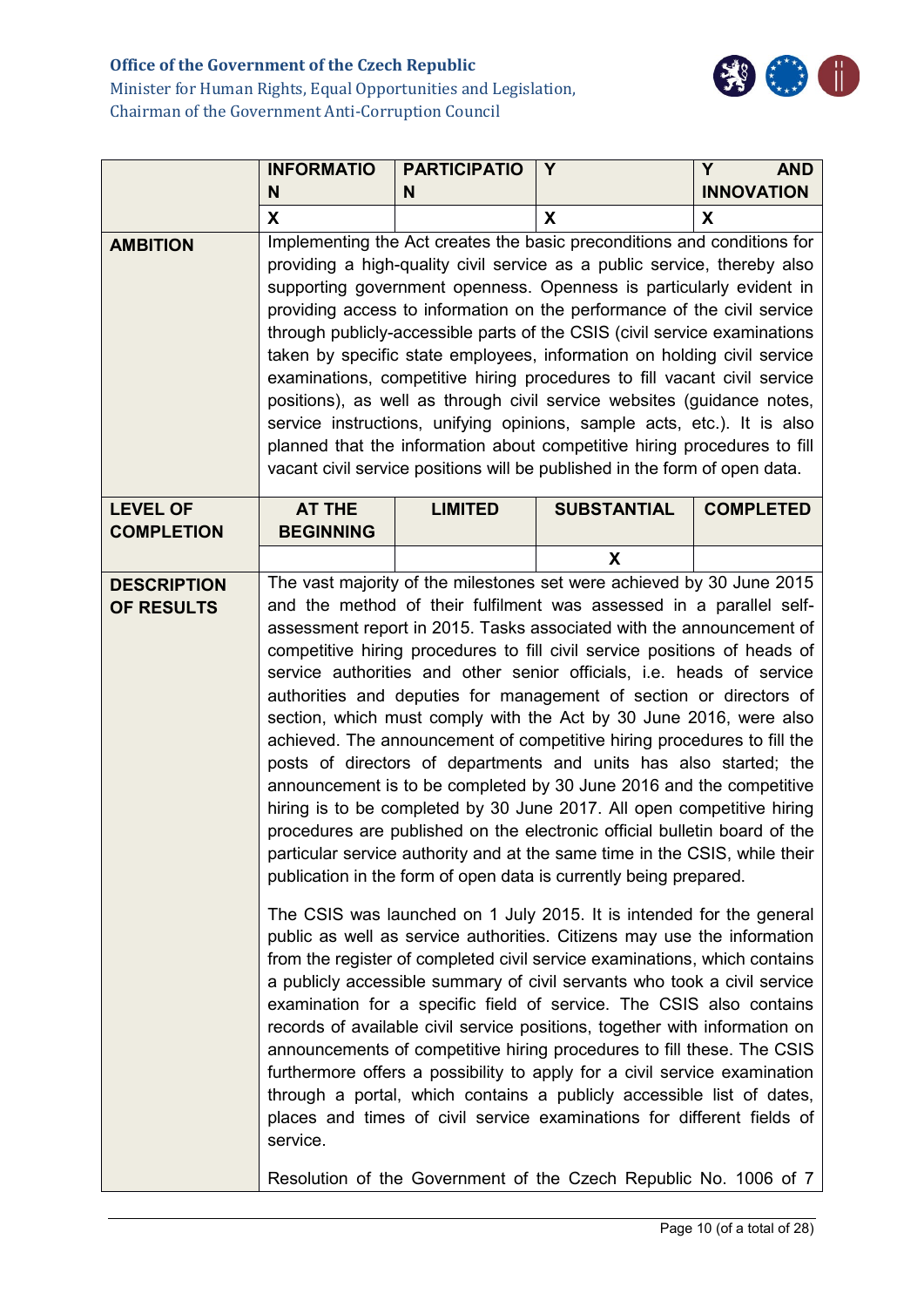

| December 2015 adopted a second, more detailed, systemisation, which<br>came into effect on 1 January 2016. The main difference between the<br>first and second systemisation was in their purpose, where the first<br>systemisation primarily aimed to define service posts and work posts<br>within the civil service. The second systemisation was intended to<br>further refine this definition after a period of time. A draft systemisation<br>for 2017 is being prepared and will be submitted alongside the proposed<br>state budget. |
|----------------------------------------------------------------------------------------------------------------------------------------------------------------------------------------------------------------------------------------------------------------------------------------------------------------------------------------------------------------------------------------------------------------------------------------------------------------------------------------------------------------------------------------------|
| The service assessment, which is carried out on state employees once<br>a year, and is reviewable, was first introduced in the first quarter of<br>2016. This assessment was carried out on employees who had been<br>employed in the civil service for more than 2 months in 2015.                                                                                                                                                                                                                                                          |
| A decree defining a service badge specimen is the last of 17<br>implementing regulations which has not been issued yet. It must be<br>effective by 31 December 2019, and it will therefore be issued during<br>the following period (it is one of the milestones for the Action Plan for<br>2016-2018).                                                                                                                                                                                                                                      |
| Information for service authorities and the general public is available on<br>the website www.mvcr.cz/sluzba. All the relevant legislation, opinions,<br>guidance notes, service instructions, templates, frequently answered<br>questions and responses are published there. The Civil Service<br>newsletter is published once a month, in electronic and in printed form,<br>as part of the Public Administration (Veřejná správa) journal.                                                                                                |
| methodical<br>Regular<br>meetings<br>meetings<br>with<br>and<br>are<br>held<br>representatives of service authorities. The professional public and<br>representatives of service authorities, trade unions<br>and<br>other<br>stakeholders are involved in the preparation of legislation and guidance<br>notes.                                                                                                                                                                                                                             |
| On 15 October 2015, the 4th meeting with representatives from the<br>European Commission was held to discuss the implementation of the<br>Act, at which it was found that the Czech Republic has made significant<br>progress towards meeting its commitments and was effectively<br>implementing all four fundamental elements as defined in the<br>Partnership Agreement.                                                                                                                                                                  |
| Final summary of the achievement of milestones formulated in the<br>commitment Adoption of a new Civil Service Act, ensuring<br>depoliticisation, professionalisation and stabilisation of public<br>administration and its implementation in practice, as set out in the<br>Action Plan for 2014-2016.                                                                                                                                                                                                                                      |
| Completed milestones:                                                                                                                                                                                                                                                                                                                                                                                                                                                                                                                        |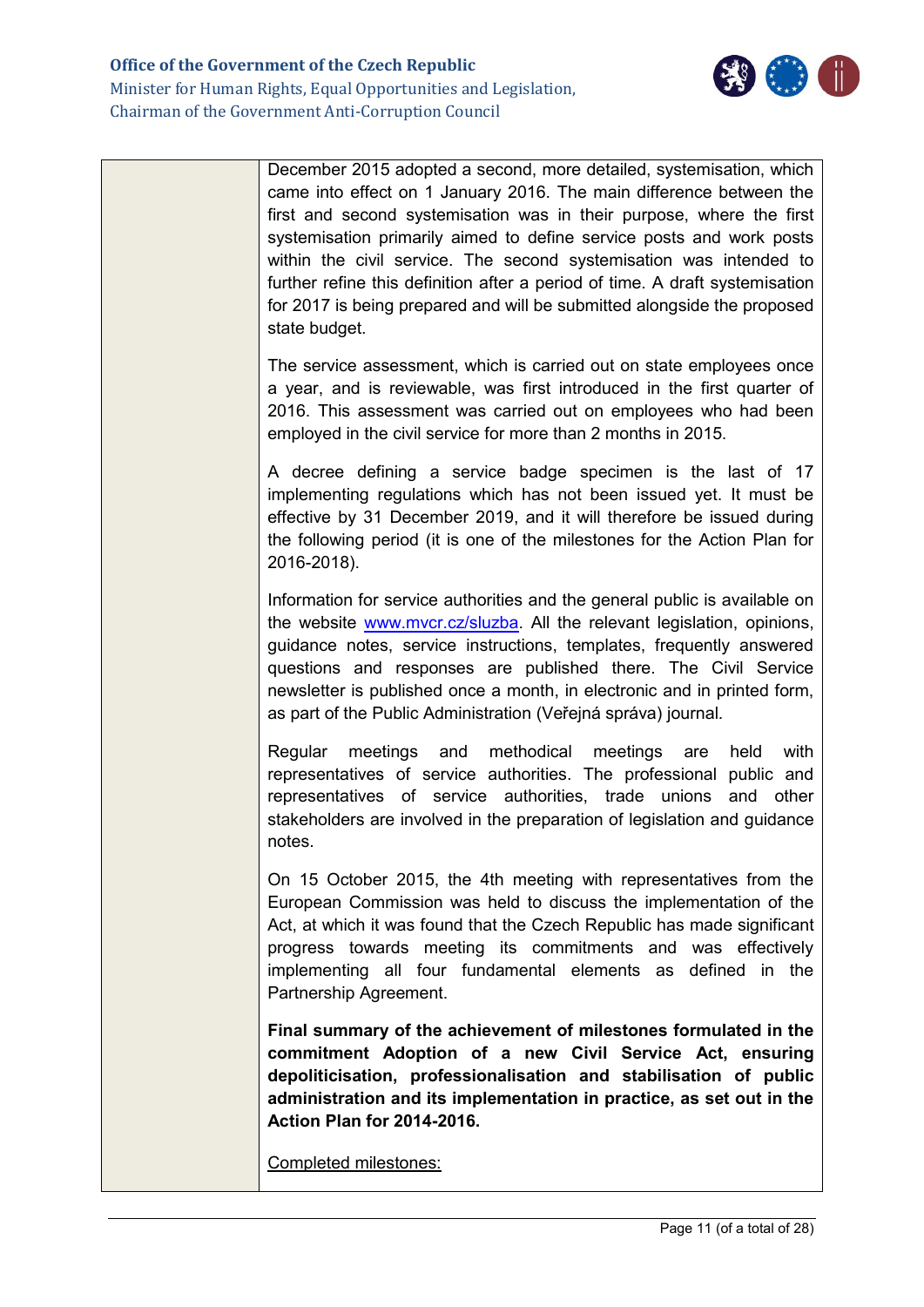

| 1. Adoption of the complex draft amendment by the Chamber of                                                                                                                                                                                                                                    |
|-------------------------------------------------------------------------------------------------------------------------------------------------------------------------------------------------------------------------------------------------------------------------------------------------|
| Deputies.                                                                                                                                                                                                                                                                                       |
| 2. Providing members of the Government with a detailed timetable for<br>the preparation of implementing legal regulations and other<br>measures to implement the new Civil Service Act.                                                                                                         |
| 3. Establishing a unit for civil service and incorporating it into the<br>organisational structure of the Ministry of the Interior.                                                                                                                                                             |
| 4. Adoption of the amendment by the Senate.                                                                                                                                                                                                                                                     |
| 5. "Revision", analysis and proposal for further use (for legislation or for<br>preparation of acts of service bodies) of the present (or in<br>preparation) implementation measures and drafts of service<br>regulations following on the approved version of the Act.                         |
| 6. Preparing a selection procedure for the position of a Deputy for the<br>Civil Service and a Director of Human Resources of the Civil Service<br>Section and proposing their appointment by the Government<br>(immediately after promulgation of the Act, not later than 30 June<br>$2015$ ). |
| 7. Preparing a selection procedure for the positions of state secretaries<br>in ministries and the Office of the Government of the Czech<br>Republic and ensure their appointment (immediately upon<br>appointment of a Deputy for the Civil Service, not later than 30 June<br>$2015$ ).       |
| 8. Submitting a draft of guidance notes for preparation of the first<br>systemisation of civil service positions and the first systemisation of<br>work positions, to be in force from 1 July 2015.                                                                                             |
| 9. Establishing a Civil Service Section and incorporating it into the<br>organisational structure of the Ministry of the Interior.                                                                                                                                                              |
| 10. Full effectiveness of the Civil Service Act.                                                                                                                                                                                                                                                |
| 11. Preparation and drafting the first systemisation of civil service<br>positions and the first systemisation of work positions to be in force<br>from 1 July 2015.                                                                                                                            |
| 12. Submitting to the Government a proposal for systemisation of the<br>service authorities in accordance with the Civil Service Act for the<br>year 2016.                                                                                                                                      |
| 13. Preparing competitions to fill the positions of heads of the service<br>authorities and deputies for management of section and ensure their<br>appointment by 30 June 2016.                                                                                                                 |
| 14. Appointing<br>heads of service authorities and<br>deputies<br>for<br>management of sections.                                                                                                                                                                                                |
| Partially completed or intended milestones                                                                                                                                                                                                                                                      |
| 15. Prepare, discuss and publish relevant implementing regulations.                                                                                                                                                                                                                             |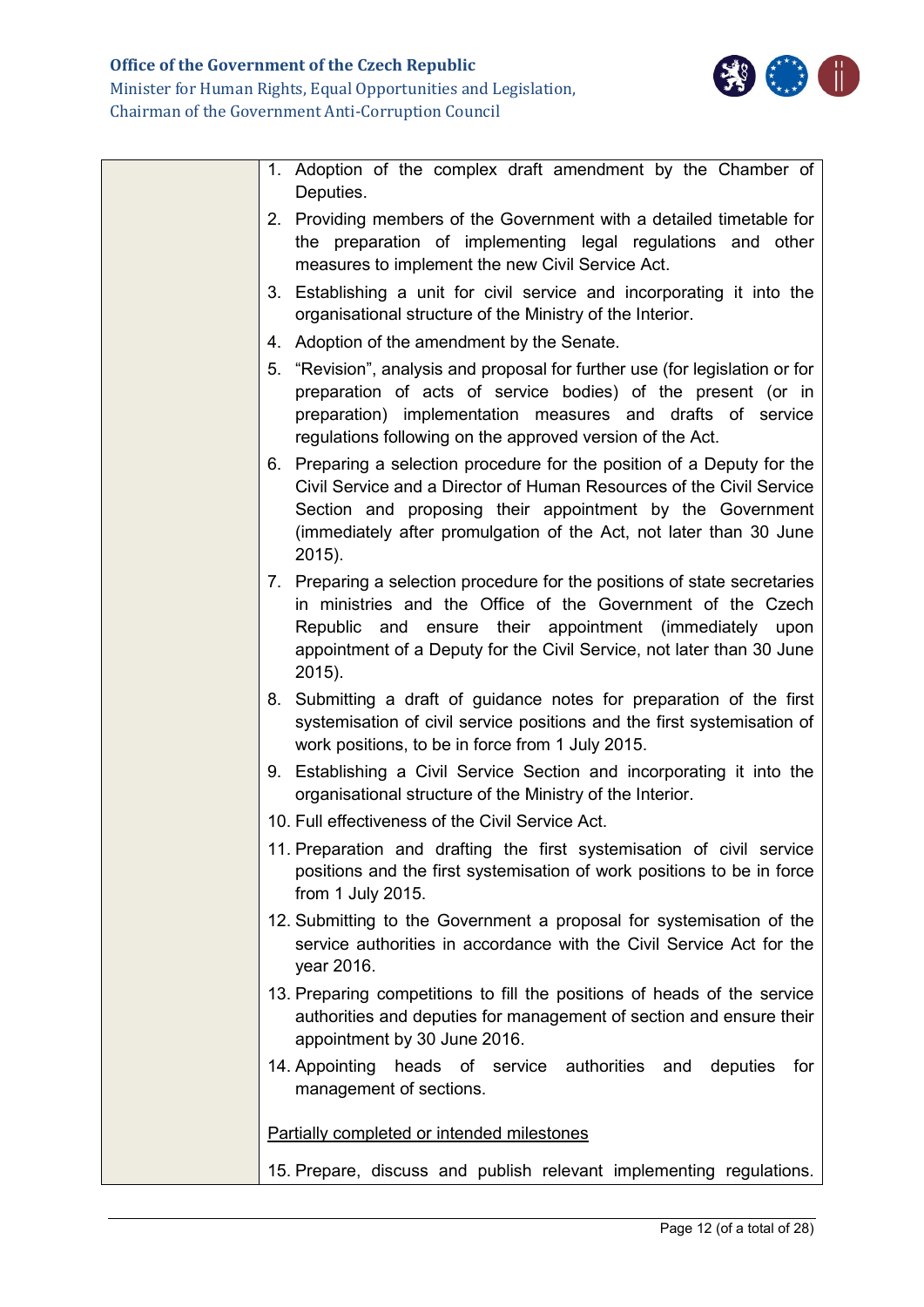

|                                |                                                                                                                                                                                                                                                                        | Laying down rules for methodical and coordination role/cooperation<br>between the Civil Service Section and service bodies (in fact<br>particularly with personal departments of the service bodies).<br>Completion of the legislation process of implementing regulations to<br>the Act.<br>16. Submitting to the Government a proposal for systemisation of the<br>service authorities for 2017 in accordance with the Act.<br>17. Prepare competitions to fill the positions of Directors of departments<br>and units and ensure they are implemented by 30 June 2017.<br>18. Appointing directors of departments and units. |  |  |  |  |
|--------------------------------|------------------------------------------------------------------------------------------------------------------------------------------------------------------------------------------------------------------------------------------------------------------------|---------------------------------------------------------------------------------------------------------------------------------------------------------------------------------------------------------------------------------------------------------------------------------------------------------------------------------------------------------------------------------------------------------------------------------------------------------------------------------------------------------------------------------------------------------------------------------------------------------------------------------|--|--|--|--|
|                                | <b>COMPLETION</b><br><b>DATE</b>                                                                                                                                                                                                                                       | Commitments continuing under the Third Action Plan.                                                                                                                                                                                                                                                                                                                                                                                                                                                                                                                                                                             |  |  |  |  |
| <b>FURTHER</b><br><b>STEPS</b> |                                                                                                                                                                                                                                                                        | Continuing commitments in the Third Action Plan, under which the<br>incomplete milestones will be achieved (Decree defining a service<br>badge specimen, competitive hiring procedure to fill senior civil service<br>positions) and new milestones, which were proposed to monitor<br>progress in the implementation of the Civil Service Act.                                                                                                                                                                                                                                                                                 |  |  |  |  |
| <b>FURTHER INFORMATION</b>     |                                                                                                                                                                                                                                                                        |                                                                                                                                                                                                                                                                                                                                                                                                                                                                                                                                                                                                                                 |  |  |  |  |
| Third Action Plan:             |                                                                                                                                                                                                                                                                        | The following areas will be monitored to ensure compliance with commitments under the                                                                                                                                                                                                                                                                                                                                                                                                                                                                                                                                           |  |  |  |  |
|                                | 1. Completing the legislative process for the regulations implementing the Civil Service Act -<br>Decree defining a service badge specimen                                                                                                                             |                                                                                                                                                                                                                                                                                                                                                                                                                                                                                                                                                                                                                                 |  |  |  |  |
|                                | 2. Ensuring competitive hiring for the posts of Directors of Departments and Units.                                                                                                                                                                                    |                                                                                                                                                                                                                                                                                                                                                                                                                                                                                                                                                                                                                                 |  |  |  |  |
| 3.                             | Controls resulting from the Act (civil service employment of civil servants, evaluation of<br>the observance of the systemisation of civil service posts, controlling the establishment of<br>a work and life balance for civil servants performing their work, etc.). |                                                                                                                                                                                                                                                                                                                                                                                                                                                                                                                                                                                                                                 |  |  |  |  |
|                                | 4. Meeting the requirement that newly hired civil servants take a civil service examination.                                                                                                                                                                           |                                                                                                                                                                                                                                                                                                                                                                                                                                                                                                                                                                                                                                 |  |  |  |  |
|                                | 5. Civil service bodies recognising the equality of examinations.                                                                                                                                                                                                      |                                                                                                                                                                                                                                                                                                                                                                                                                                                                                                                                                                                                                                 |  |  |  |  |
| 6.                             | Investigating notifications containing suspicions of unlawful conduct in the civil service<br>(so-called whistleblowing).                                                                                                                                              |                                                                                                                                                                                                                                                                                                                                                                                                                                                                                                                                                                                                                                 |  |  |  |  |
|                                |                                                                                                                                                                                                                                                                        | 7. Exercise of disciplinary authority in service authorities.                                                                                                                                                                                                                                                                                                                                                                                                                                                                                                                                                                   |  |  |  |  |
|                                | 8. Developing and extending the Civil Service Information System to include other<br>supporting functions                                                                                                                                                              |                                                                                                                                                                                                                                                                                                                                                                                                                                                                                                                                                                                                                                 |  |  |  |  |

9. Producing annual reports on the implementation of the Civil Service Act (a regular task carried out each year).

In connection with the intended Government decree establishing a list of information that must be published as open data, competitive hiring procedures to fill vacant civil service positions will be published in this form.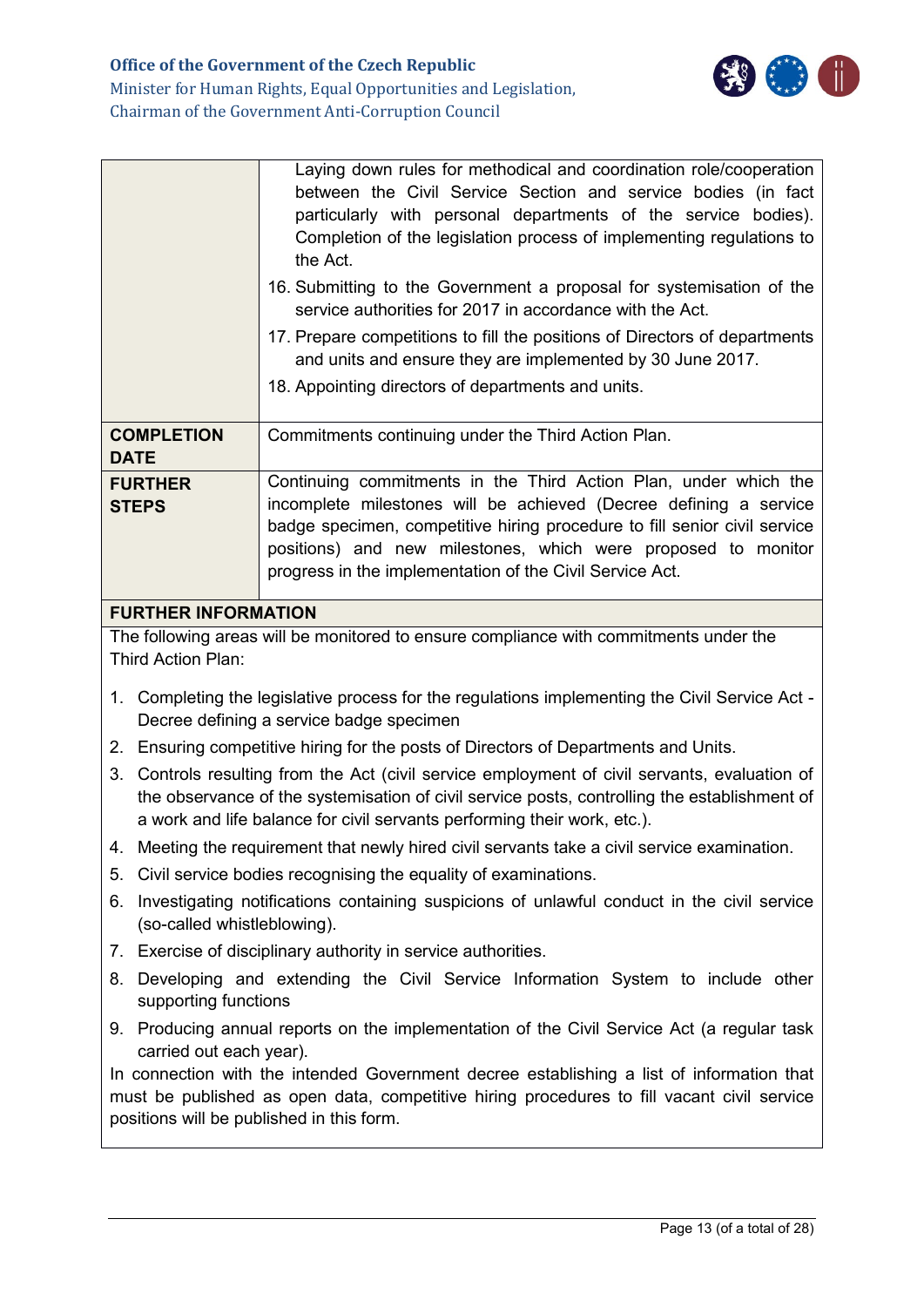

## <span id="page-13-0"></span>**4.2 II/2 Streamlining the system of free access to information**

| <b>NUMBER AND NAME OF THE COMMITMENT</b><br>II/2 Streamlining the system of free access to information                                          |                                                                                                                                                                                                                                                                                                                                                                                                                                                                                                                                                                                                                                                                                                                                                                                                                                                                                                                                                                                                                                                                                       |                        |                                                                                    |  |
|-------------------------------------------------------------------------------------------------------------------------------------------------|---------------------------------------------------------------------------------------------------------------------------------------------------------------------------------------------------------------------------------------------------------------------------------------------------------------------------------------------------------------------------------------------------------------------------------------------------------------------------------------------------------------------------------------------------------------------------------------------------------------------------------------------------------------------------------------------------------------------------------------------------------------------------------------------------------------------------------------------------------------------------------------------------------------------------------------------------------------------------------------------------------------------------------------------------------------------------------------|------------------------|------------------------------------------------------------------------------------|--|
| <b>COMMITMENT START AND END DATE</b>                                                                                                            |                                                                                                                                                                                                                                                                                                                                                                                                                                                                                                                                                                                                                                                                                                                                                                                                                                                                                                                                                                                                                                                                                       |                        | 12 November 2014 (Government Resolution                                            |  |
|                                                                                                                                                 |                                                                                                                                                                                                                                                                                                                                                                                                                                                                                                                                                                                                                                                                                                                                                                                                                                                                                                                                                                                                                                                                                       | No. 929) $\rightarrow$ |                                                                                    |  |
|                                                                                                                                                 |                                                                                                                                                                                                                                                                                                                                                                                                                                                                                                                                                                                                                                                                                                                                                                                                                                                                                                                                                                                                                                                                                       |                        | 10 September 2015 (effective date of the                                           |  |
|                                                                                                                                                 |                                                                                                                                                                                                                                                                                                                                                                                                                                                                                                                                                                                                                                                                                                                                                                                                                                                                                                                                                                                                                                                                                       | amended Act)           |                                                                                    |  |
| <b>ACCOUNTABILIT</b><br>Y                                                                                                                       | <b>LEAD IMPLEMENTING AGENCY</b>                                                                                                                                                                                                                                                                                                                                                                                                                                                                                                                                                                                                                                                                                                                                                                                                                                                                                                                                                                                                                                                       |                        | Ministry of Interior                                                               |  |
|                                                                                                                                                 | <b>NAME OF RESPONSIBLE</b><br><b>PERSON</b>                                                                                                                                                                                                                                                                                                                                                                                                                                                                                                                                                                                                                                                                                                                                                                                                                                                                                                                                                                                                                                           |                        | Tomáš Jirovec, Adam Furek                                                          |  |
|                                                                                                                                                 | <b>TITLE, DEPARTMENT</b>                                                                                                                                                                                                                                                                                                                                                                                                                                                                                                                                                                                                                                                                                                                                                                                                                                                                                                                                                                                                                                                              |                        | Department of Public<br>Administration, Monitoring and<br>Control                  |  |
|                                                                                                                                                 | <b>E-MAIL</b>                                                                                                                                                                                                                                                                                                                                                                                                                                                                                                                                                                                                                                                                                                                                                                                                                                                                                                                                                                                                                                                                         |                        | tomas.jirovec@mvcr.cz;<br>adam.furek@mvcr.cz                                       |  |
|                                                                                                                                                 | <b>PHONE</b>                                                                                                                                                                                                                                                                                                                                                                                                                                                                                                                                                                                                                                                                                                                                                                                                                                                                                                                                                                                                                                                                          |                        | 974 816 447, 974 816 421                                                           |  |
| <b>OTHER ACTORS</b><br><b>INVOLVED</b>                                                                                                          | <b>CO-LEAD IMPLEMENTING</b><br><b>AGENCY</b>                                                                                                                                                                                                                                                                                                                                                                                                                                                                                                                                                                                                                                                                                                                                                                                                                                                                                                                                                                                                                                          |                        |                                                                                    |  |
|                                                                                                                                                 | <b>OTHER</b>                                                                                                                                                                                                                                                                                                                                                                                                                                                                                                                                                                                                                                                                                                                                                                                                                                                                                                                                                                                                                                                                          |                        |                                                                                    |  |
| <b>STATE AND</b><br><b>DEFINITION OF</b><br><b>THE PROBLEM</b><br><b>TO BE</b><br><b>ADDRESSED BY</b><br><b>MAKING THE</b><br><b>COMMITMENT</b> | RE-USE principle, i.e. the repeated use of information and "open data"<br>is perceived as a key and strategic direction in which to develop public<br>administration<br>transparency. Following<br>this<br>approach,<br>and<br>accordance with Directive 2013/37/EU of the European Parliament and<br>of the Council of 26 June 2013, amending Directive 2003/98/EC of the<br>European Parliament and of the Council on the re-use of public sector<br>information, the additional legislation should contain a definition of the<br>re-use of information (the RE-USE principle), the provider's obligation to<br>the<br>information processor in technological<br>accommodate<br>organisational terms (a standard provision in other countries), or treating<br>a query form with the same importance as a request for information,<br>providing certain defined databases in open data form and determining<br>the competence of data agencies to formulate data structures, a<br>catalogue of data and organisations published in the form of open data<br>and related processes. |                        | Current demands placed on free access to information confirm that the<br>in<br>and |  |
| <b>MAIN</b><br><b>OBJECTIVE</b>                                                                                                                 | greater civil service efficiency<br>Increased civil service transparency                                                                                                                                                                                                                                                                                                                                                                                                                                                                                                                                                                                                                                                                                                                                                                                                                                                                                                                                                                                                              |                        |                                                                                    |  |
| <b>BRIEF</b><br><b>DESCRIPTION</b><br>OF THE<br><b>COMMITMENT</b>                                                                               | Achieving greater efficiency in the civil service as concerns its openness<br>to citizens and enhancing transparency and ensuring more effective<br>public access to information.                                                                                                                                                                                                                                                                                                                                                                                                                                                                                                                                                                                                                                                                                                                                                                                                                                                                                                     |                        |                                                                                    |  |
| <b>RELEVANCE</b>                                                                                                                                | Knowledge of the facts and data is the basis for meaningful civic<br>participation in decision-making in all areas of public administration,                                                                                                                                                                                                                                                                                                                                                                                                                                                                                                                                                                                                                                                                                                                                                                                                                                                                                                                                          |                        |                                                                                    |  |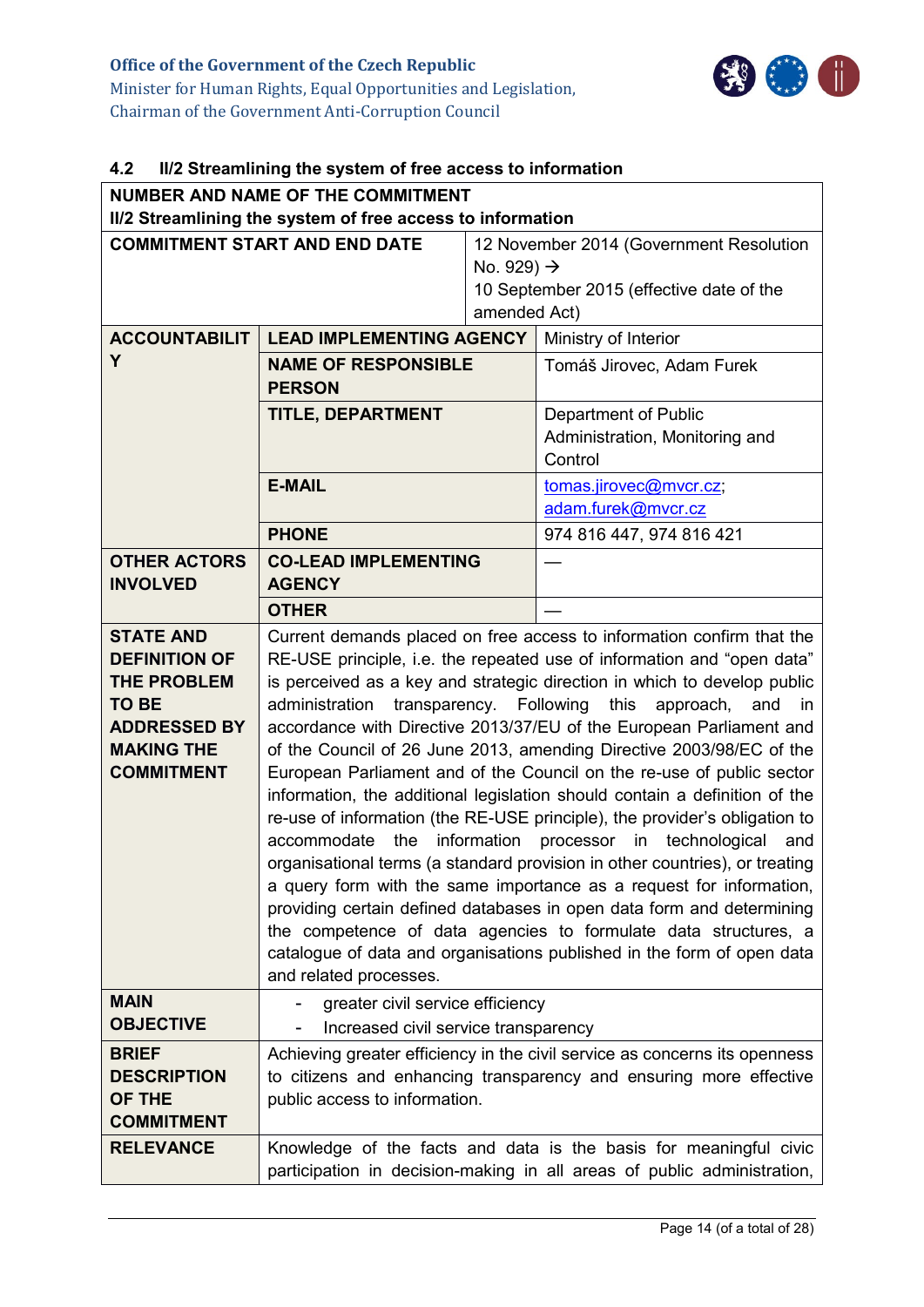

| (A brief<br>description of how<br>this commitment<br>is relevant to<br>advancing OGP<br>values) | from land use planning to the areas of focus of inspection activities.<br>Participation of the general public in the public debate, without<br>unnecessary administrative barriers, ensures more effective public<br>key issues of public decision-making. Easy and<br>of<br>debate<br>administratively simple public access to information is key to achieving<br>this objective.                                                                                                                                                                                                                                                                                                                                                                                                                                                                                                                                                                                                                                                                                                                                                                         |                                     |                                                                                                                                        |                                  |
|-------------------------------------------------------------------------------------------------|------------------------------------------------------------------------------------------------------------------------------------------------------------------------------------------------------------------------------------------------------------------------------------------------------------------------------------------------------------------------------------------------------------------------------------------------------------------------------------------------------------------------------------------------------------------------------------------------------------------------------------------------------------------------------------------------------------------------------------------------------------------------------------------------------------------------------------------------------------------------------------------------------------------------------------------------------------------------------------------------------------------------------------------------------------------------------------------------------------------------------------------------------------|-------------------------------------|----------------------------------------------------------------------------------------------------------------------------------------|----------------------------------|
|                                                                                                 | <b>OGP VALUES</b>                                                                                                                                                                                                                                                                                                                                                                                                                                                                                                                                                                                                                                                                                                                                                                                                                                                                                                                                                                                                                                                                                                                                          |                                     |                                                                                                                                        |                                  |
|                                                                                                 | <b>ACCESS TO</b><br><b>INFORMATIO</b>                                                                                                                                                                                                                                                                                                                                                                                                                                                                                                                                                                                                                                                                                                                                                                                                                                                                                                                                                                                                                                                                                                                      | <b>CIVIL</b><br><b>PARTICIPATIO</b> | <b>ACCOUNTABILIT</b>                                                                                                                   | <b>TECHNOLOG</b><br><b>Y AND</b> |
|                                                                                                 | N                                                                                                                                                                                                                                                                                                                                                                                                                                                                                                                                                                                                                                                                                                                                                                                                                                                                                                                                                                                                                                                                                                                                                          | N                                   | Y                                                                                                                                      | <b>INNOVATION</b>                |
|                                                                                                 | X                                                                                                                                                                                                                                                                                                                                                                                                                                                                                                                                                                                                                                                                                                                                                                                                                                                                                                                                                                                                                                                                                                                                                          | X                                   | X                                                                                                                                      | X                                |
| <b>AMBITION</b>                                                                                 |                                                                                                                                                                                                                                                                                                                                                                                                                                                                                                                                                                                                                                                                                                                                                                                                                                                                                                                                                                                                                                                                                                                                                            |                                     | The openness of the civil service and the provision of information in                                                                  |                                  |
|                                                                                                 |                                                                                                                                                                                                                                                                                                                                                                                                                                                                                                                                                                                                                                                                                                                                                                                                                                                                                                                                                                                                                                                                                                                                                            |                                     | formats that enable the easier processing and subsequent use of the                                                                    |                                  |
|                                                                                                 |                                                                                                                                                                                                                                                                                                                                                                                                                                                                                                                                                                                                                                                                                                                                                                                                                                                                                                                                                                                                                                                                                                                                                            |                                     | information will have a positive impact on public control of the civil                                                                 |                                  |
|                                                                                                 |                                                                                                                                                                                                                                                                                                                                                                                                                                                                                                                                                                                                                                                                                                                                                                                                                                                                                                                                                                                                                                                                                                                                                            |                                     | service, which in turn will place pressure on it to operate better and                                                                 |                                  |
|                                                                                                 |                                                                                                                                                                                                                                                                                                                                                                                                                                                                                                                                                                                                                                                                                                                                                                                                                                                                                                                                                                                                                                                                                                                                                            |                                     | more economically. We can also expect a positive economic impact,<br>consisting of a more intensive and efficient use of public sector |                                  |
|                                                                                                 | information by the private sector.                                                                                                                                                                                                                                                                                                                                                                                                                                                                                                                                                                                                                                                                                                                                                                                                                                                                                                                                                                                                                                                                                                                         |                                     |                                                                                                                                        |                                  |
| <b>LEVEL OF</b>                                                                                 | <b>AT THE</b>                                                                                                                                                                                                                                                                                                                                                                                                                                                                                                                                                                                                                                                                                                                                                                                                                                                                                                                                                                                                                                                                                                                                              | <b>LIMITED</b>                      | <b>SUBSTANTIAL</b>                                                                                                                     | <b>COMPLETED</b>                 |
| <b>COMPLETION</b>                                                                               | <b>BEGINNING</b>                                                                                                                                                                                                                                                                                                                                                                                                                                                                                                                                                                                                                                                                                                                                                                                                                                                                                                                                                                                                                                                                                                                                           |                                     |                                                                                                                                        |                                  |
|                                                                                                 |                                                                                                                                                                                                                                                                                                                                                                                                                                                                                                                                                                                                                                                                                                                                                                                                                                                                                                                                                                                                                                                                                                                                                            |                                     |                                                                                                                                        | X                                |
| <b>DESCRIPTION</b>                                                                              |                                                                                                                                                                                                                                                                                                                                                                                                                                                                                                                                                                                                                                                                                                                                                                                                                                                                                                                                                                                                                                                                                                                                                            |                                     | The commitment was fulfilled through an amendment to Act                                                                               |                                  |
| OF RESULTS                                                                                      | No.106/1999 Coll., on free access to information, as amended. The<br>amendment was<br>adopted<br>(by<br>Resolution<br>No.<br>draft<br>17)<br><b>on</b><br>14 January 2015 by the Government and was subsequently submitted<br>to the Chamber of Deputies of the Parliament of the Czech Republic for<br>approval. The Chamber of Deputies debated the draft amendment as<br>Parliamentary document no. 395 and it was adopted on 8 July 2015.<br>The draft amendment was subsequently forwarded to the Senate of the<br>Parliament of the Czech Republic, where it was debated as Senate<br>document no. 113. The draft amendment was adopted by the Senate on<br>12 August 2015 and sent to the President of the Czech Republic for<br>signature. It was published in the Official Gazette on 10 September<br>2015 under number 222/2015 Coll.<br>Through Act No. 222/2015 Coll., the methods of providing information<br>requested was explicitly incorporated into the Act on free access to<br>information, particularly with regard to the possibility of also providing<br>information in "special" ways, leading to the more efficient provision of |                                     |                                                                                                                                        |                                  |
|                                                                                                 |                                                                                                                                                                                                                                                                                                                                                                                                                                                                                                                                                                                                                                                                                                                                                                                                                                                                                                                                                                                                                                                                                                                                                            |                                     |                                                                                                                                        |                                  |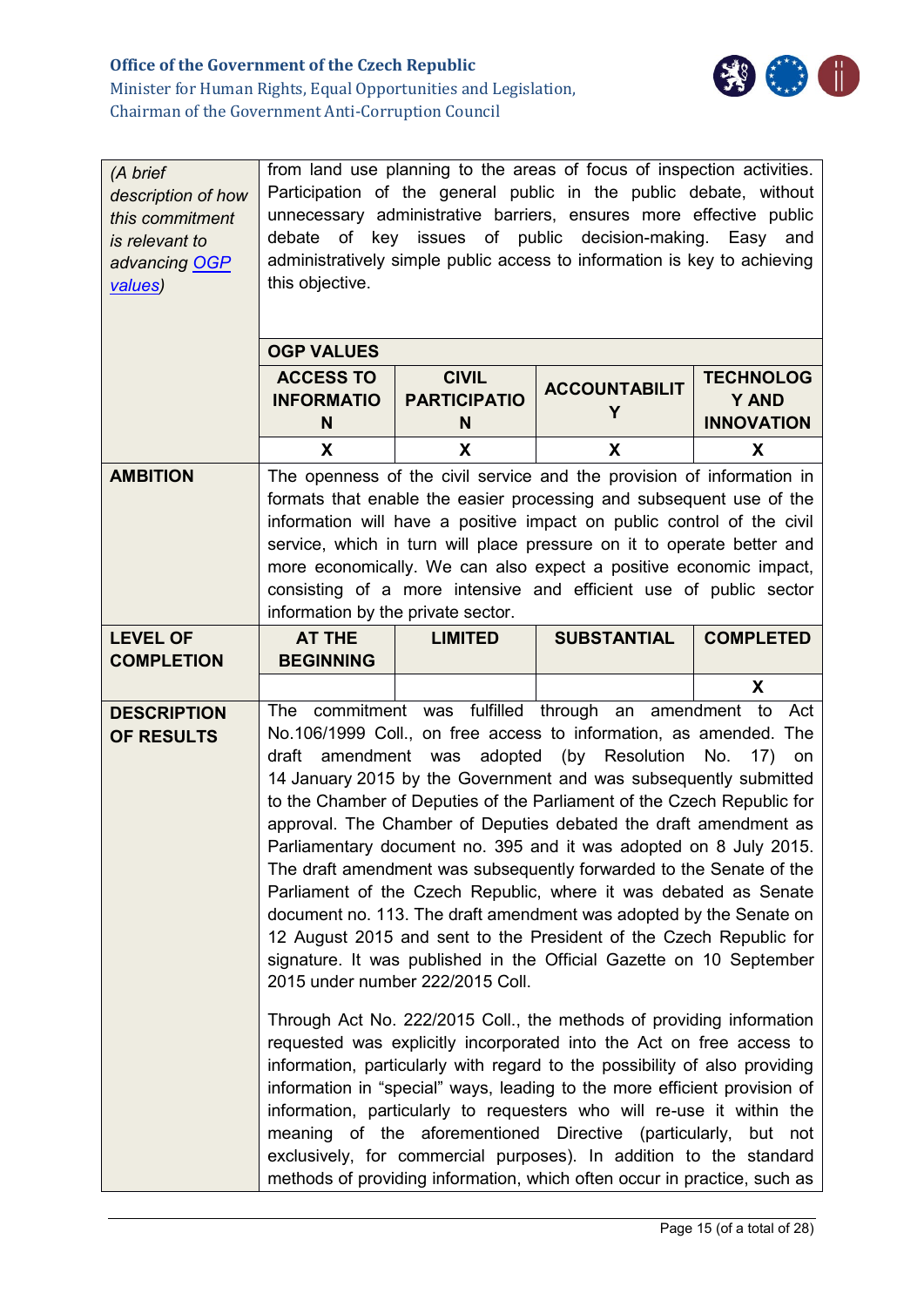

communicating information in electronic or paper form, providing a copy of a document containing the required information, providing a dataset containing the required information or consulting a document containing the required information, the draft provisions in the illustrative list also mention, as methods of providing information, sharing data through an information system interface and allowing remote access to information which is changed, renewed, supplemented, or created repeatedly over time, or providing it on a regular basis by some other means, which may be convenient both for the requester and for the mandatory entity, particularly when the requester would have to repeatedly submit new requests for information that is constantly changing (and the mandatory entity would have repeatedly to administer and handle these requests). The amended Act on free access to information addresses the following fundamental issues. 1. The introduction of an obligation to publish information in open format and, where possible, also in a machine-readable format; the published information, as well as information provided on the basis of a request, shall also be provided together with the related metadata. 2. Explicit inclusion of possible methods of providing information, including methods which enable efficient access to information for its reuse. 3. More practical treatment of links to published information, where mandatory entities which have referred a requester to a website containing the information in response to a request filed electronically will not have to respond to the requester's demand for the information to be provided directly. 4. The introduction of deadlines for reviewing the expiry of exclusive licences issued for the digitalisation of cultural resources. 5. The introduction of an obligation to include, in demands for payment of the costs of providing information, information on the requester's right to file a complaint against the amount of the costs charged. Completed milestones: 1. Submission of a bill to the Government - completed by the adoption of a Government Resolution on 14 January 2015. 2. Creation of guidance notes on changes to the Act on free access to information resulting from the amendment - completed by the publication of the guidance notes on 18 November 2015.

3. Entry into effect of the amended Act - completed by the entry into effect of Act No. 222/2015 Coll., amending the Act on free access to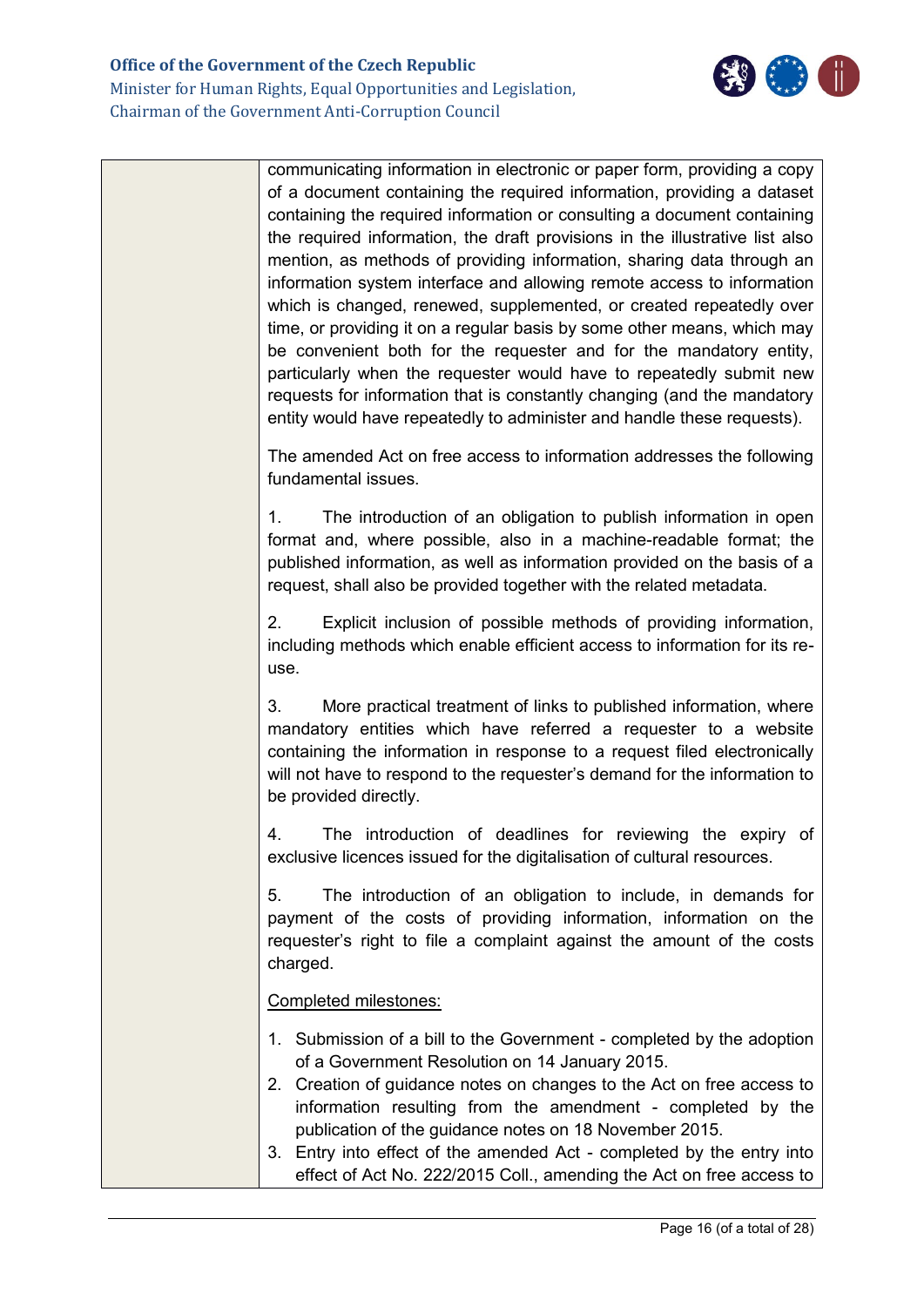### **Office of the Government of the Czech Republic** Minister for Human Rights, Equal Opportunities and Legislation, Chairman of the Government Anti-Corruption Council



| <b>Chairman of the Government Anti-Corruption Council</b> |
|-----------------------------------------------------------|
|                                                           |

|                                                                                                                                                                                                                                                                                                                                                                                                                                                                                                                                                                                                                                                                                                                  | information, on 10 September 2015. |  |
|------------------------------------------------------------------------------------------------------------------------------------------------------------------------------------------------------------------------------------------------------------------------------------------------------------------------------------------------------------------------------------------------------------------------------------------------------------------------------------------------------------------------------------------------------------------------------------------------------------------------------------------------------------------------------------------------------------------|------------------------------------|--|
| <b>COMPLETION</b><br><b>DATE</b>                                                                                                                                                                                                                                                                                                                                                                                                                                                                                                                                                                                                                                                                                 | 10 September 2015.                 |  |
| <b>FURTHER</b><br><b>STEPS</b>                                                                                                                                                                                                                                                                                                                                                                                                                                                                                                                                                                                                                                                                                   |                                    |  |
| <b>FURTHER INFORMATION</b>                                                                                                                                                                                                                                                                                                                                                                                                                                                                                                                                                                                                                                                                                       |                                    |  |
| On the basis of the final approved and promulgated text of the amended Act, the Ministry of<br>Interior prepared guidance notes to facilitate the practical implementation of the adopted<br>changes. On 18 November 2015, the Guidance Notes were published on the website<br>www.mvcr.cz/odk in Section 3. Methodological Assistance for municipalities (specimens of<br>legislation, overview of statutory authorisations, etc.), in Part b) of Act No. 106/1999 Coll., on<br>free access to information] under the title "Guidance notes no. 3 on procedures for<br>mandatory entities pursuant to Act No. 106/1999 Coll., on free access to information" from<br>where it can be downloaded free of charge. |                                    |  |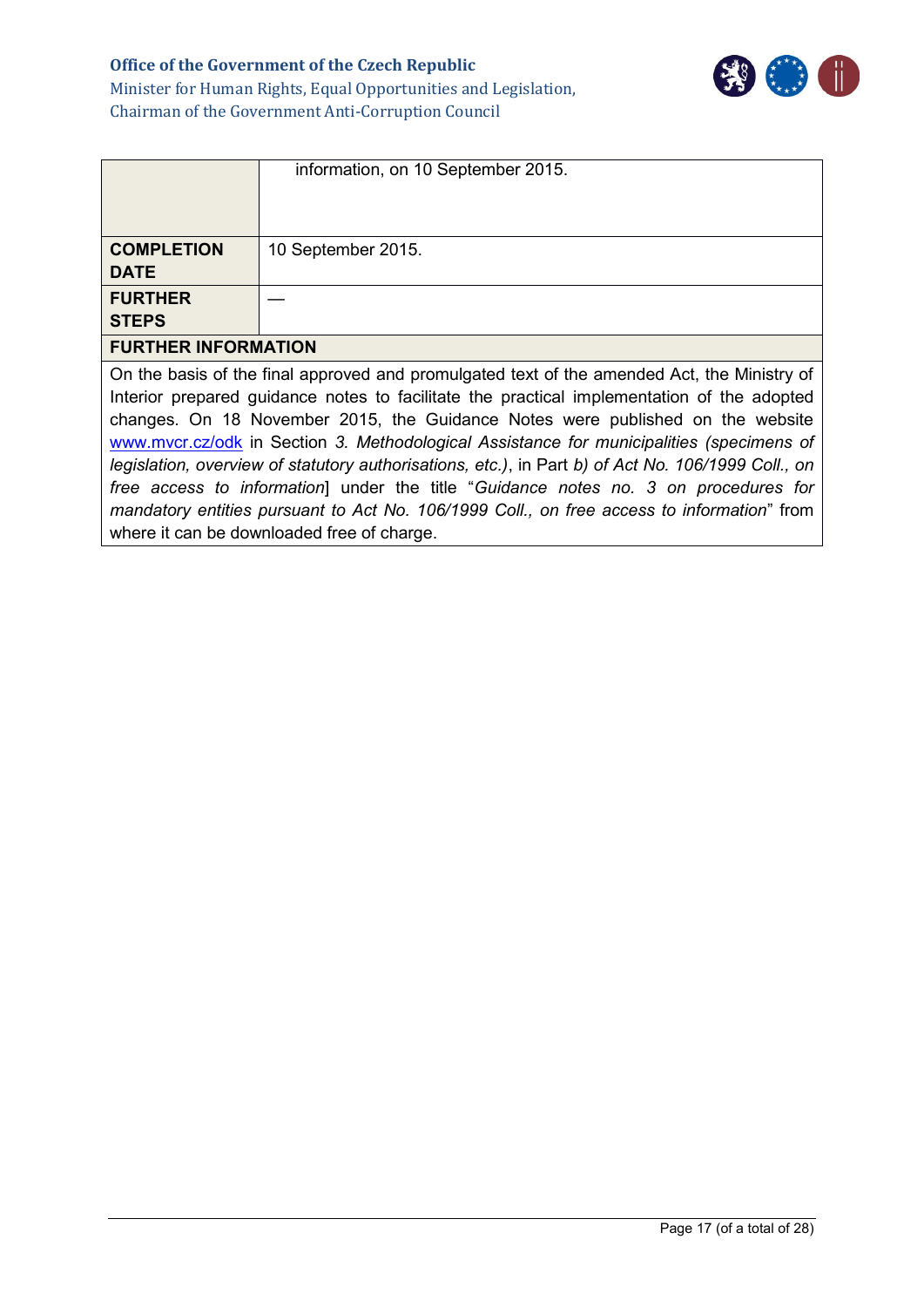

# <span id="page-17-0"></span>**4.3 II/3 Improving access to data and information.**

| <b>NUMBER AND NAME OF THE COMMITMENT</b><br>II/3 Improving access to data and information.                                                                                                  |                                                                                                                                                                                                                                                                                                                                                                                                                                                                                                                                                                                                                                                                                                                                                                                                                                                                                                                                                                                                                                                                                                                         |  |                                                         |  |
|---------------------------------------------------------------------------------------------------------------------------------------------------------------------------------------------|-------------------------------------------------------------------------------------------------------------------------------------------------------------------------------------------------------------------------------------------------------------------------------------------------------------------------------------------------------------------------------------------------------------------------------------------------------------------------------------------------------------------------------------------------------------------------------------------------------------------------------------------------------------------------------------------------------------------------------------------------------------------------------------------------------------------------------------------------------------------------------------------------------------------------------------------------------------------------------------------------------------------------------------------------------------------------------------------------------------------------|--|---------------------------------------------------------|--|
|                                                                                                                                                                                             | <b>COMMITMENT START AND END DATE</b>                                                                                                                                                                                                                                                                                                                                                                                                                                                                                                                                                                                                                                                                                                                                                                                                                                                                                                                                                                                                                                                                                    |  | 30 November 2014 $\rightarrow$ 31 December 2016.        |  |
|                                                                                                                                                                                             | <b>ACCOUNTABILIT   LEAD IMPLEMENTING AGENCY</b>                                                                                                                                                                                                                                                                                                                                                                                                                                                                                                                                                                                                                                                                                                                                                                                                                                                                                                                                                                                                                                                                         |  | Ministry of Interior of the CR                          |  |
| Y                                                                                                                                                                                           | <b>NAME OF RESPONSIBLE</b><br><b>PERSON</b>                                                                                                                                                                                                                                                                                                                                                                                                                                                                                                                                                                                                                                                                                                                                                                                                                                                                                                                                                                                                                                                                             |  | Michal Kubáň                                            |  |
|                                                                                                                                                                                             | TITLE, DEPARTMENT                                                                                                                                                                                                                                                                                                                                                                                                                                                                                                                                                                                                                                                                                                                                                                                                                                                                                                                                                                                                                                                                                                       |  | Department of the eGovernment<br><b>Chief Architect</b> |  |
|                                                                                                                                                                                             | <b>E-MAIL</b>                                                                                                                                                                                                                                                                                                                                                                                                                                                                                                                                                                                                                                                                                                                                                                                                                                                                                                                                                                                                                                                                                                           |  | michal.kuban@mvcr.cz                                    |  |
|                                                                                                                                                                                             | <b>PHONE</b>                                                                                                                                                                                                                                                                                                                                                                                                                                                                                                                                                                                                                                                                                                                                                                                                                                                                                                                                                                                                                                                                                                            |  | +420 974 817 502                                        |  |
| <b>OTHER ACTORS</b><br><b>INVOLVED</b>                                                                                                                                                      | <b>CO-LEAD IMPLEMENTING</b><br><b>AGENCY</b>                                                                                                                                                                                                                                                                                                                                                                                                                                                                                                                                                                                                                                                                                                                                                                                                                                                                                                                                                                                                                                                                            |  |                                                         |  |
|                                                                                                                                                                                             | <b>OTHER</b>                                                                                                                                                                                                                                                                                                                                                                                                                                                                                                                                                                                                                                                                                                                                                                                                                                                                                                                                                                                                                                                                                                            |  |                                                         |  |
| <b>STATE</b><br><b>AND</b><br><b>OF</b><br><b>DEFINITION</b><br>THE.<br><b>PROBLEM</b><br><b>BE</b><br><b>TO</b><br><b>ADDRESSED BY</b><br><b>MAKING</b><br><b>THE</b><br><b>COMMITMENT</b> | The Second Action Plan amends a situation where the civil service, with<br>a few minor exceptions, does not publish open data, because there is<br>no legislative support for the publication of open data, there is concern<br>that the law may be violated and there is a lack of methodological<br>support for publishing and cataloguing open data. When the civil service<br>institutions of the Czech Republic do publish some data, it mostly fails to<br>comply with a number of requirements for open data, such as an open<br>machine-readable format, data completeness or a<br>clear<br>and<br>specification of the conditions for its use, which in many cases prevents<br>further use of such data. In many cases, civil service open data are<br>published in a number of different places and much interesting data is<br>therefore difficult for the public to find and its potential remains<br>untapped. All these problems arise because of a lack of uniform<br>standards, methodological support and the absence of the National<br>Open Data Catalogue (NODC) and a lack of legislative support. |  |                                                         |  |
| <b>MAIN</b><br><b>OBJECTIVE</b>                                                                                                                                                             | To support access to data generated and collected by the civil service<br>by the professional and the general public in a manner that allows<br>repeated use of this data for different purposes and in a number of<br>different software applications. The application is created by the public<br>(typically professional) itself, which may even reduce the cost to the civil<br>service of presenting this data to the public.                                                                                                                                                                                                                                                                                                                                                                                                                                                                                                                                                                                                                                                                                      |  |                                                         |  |
| <b>BRIEF</b><br><b>DESCRIPTION</b><br><b>OF</b><br><b>THE</b><br><b>COMMITMENT</b>                                                                                                          | Create a basic infrastructure to increase transparency through open<br>data. Include legislative, methodological and educational activities, as<br>well as the technical background of a National Open Data Catalogue.                                                                                                                                                                                                                                                                                                                                                                                                                                                                                                                                                                                                                                                                                                                                                                                                                                                                                                  |  |                                                         |  |
| <b>RELEVANCE</b>                                                                                                                                                                            | The commitment targets the introduction of open data principles. Its<br>successful implementation will immediately promote OGP values on a                                                                                                                                                                                                                                                                                                                                                                                                                                                                                                                                                                                                                                                                                                                                                                                                                                                                                                                                                                              |  |                                                         |  |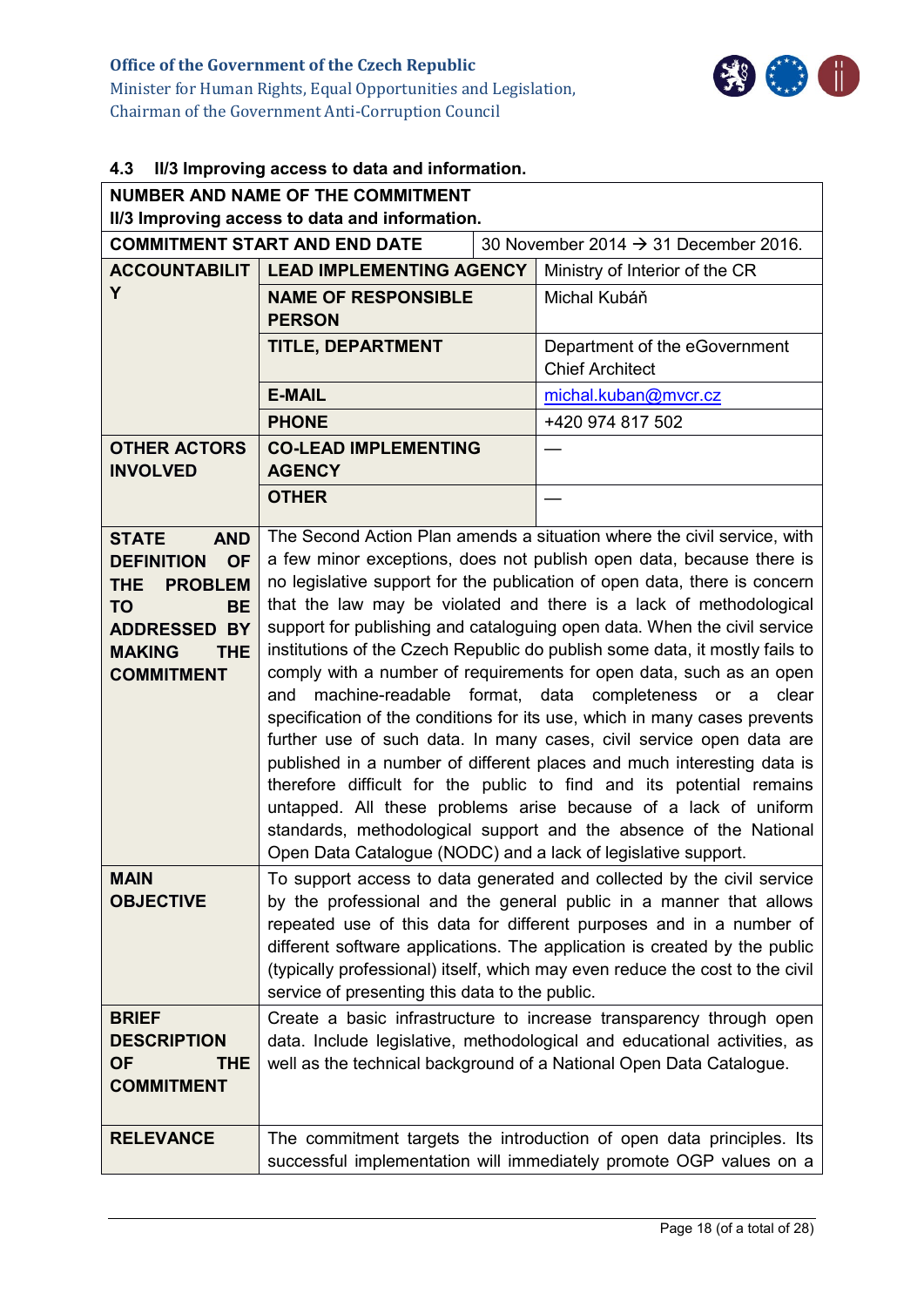

| brief<br>(A)                             | number of levels.                                                                                                                                        |                                                                                                                                   |                                                                        |                                   |  |
|------------------------------------------|----------------------------------------------------------------------------------------------------------------------------------------------------------|-----------------------------------------------------------------------------------------------------------------------------------|------------------------------------------------------------------------|-----------------------------------|--|
| description of how<br>this<br>commitment | The publication of primary and statistical data on civil service activities<br>provides the public with a tool to control the performance and efficiency |                                                                                                                                   |                                                                        |                                   |  |
| relevant<br>İS.<br>to                    | of individual authorities. It also brings more transparent management of                                                                                 |                                                                                                                                   |                                                                        |                                   |  |
| advancing<br><b>OGP</b>                  | public budgets and property. The development of a knowledge-based                                                                                        |                                                                                                                                   |                                                                        |                                   |  |
| values)                                  |                                                                                                                                                          |                                                                                                                                   | economy based on ease of access to large quantities of data from the   |                                   |  |
|                                          |                                                                                                                                                          |                                                                                                                                   | records of public bodies. Public access to the data needed facilitates |                                   |  |
|                                          | research work and the discovery of new knowledge from data obtained                                                                                      |                                                                                                                                   |                                                                        |                                   |  |
|                                          |                                                                                                                                                          |                                                                                                                                   | from a variety of sources. Regular publication of data sets is a key   |                                   |  |
|                                          |                                                                                                                                                          |                                                                                                                                   | prerequisite for the emergence of a range of software applications for |                                   |  |
|                                          | both commercial and non-commercial use. Knowledge of the facts and<br>data is the basis for meaningful civil participation in decision-making in         |                                                                                                                                   |                                                                        |                                   |  |
|                                          | all areas of public administration, from land use planning to areas of                                                                                   |                                                                                                                                   |                                                                        |                                   |  |
|                                          | focus of inspection activities.                                                                                                                          |                                                                                                                                   |                                                                        |                                   |  |
|                                          | <b>ACCESS TO INFORMATION</b>                                                                                                                             |                                                                                                                                   |                                                                        |                                   |  |
|                                          | Proactive disclosure of civil service data that was previously difficult to<br>access.                                                                   |                                                                                                                                   |                                                                        |                                   |  |
|                                          | <b>CIVIC PARTICIPATION</b>                                                                                                                               |                                                                                                                                   |                                                                        |                                   |  |
|                                          | Allowing the creation of software applications to involve the public in                                                                                  |                                                                                                                                   |                                                                        |                                   |  |
|                                          | decision-making and monitoring the relevant data.                                                                                                        |                                                                                                                                   |                                                                        |                                   |  |
|                                          | Liability                                                                                                                                                |                                                                                                                                   |                                                                        |                                   |  |
|                                          | Statutory provisions laying down the rights and obligations of civil<br>service bodies relating to the publication and central records of open           |                                                                                                                                   |                                                                        |                                   |  |
|                                          | data, as well as recommendations for internal responsibilities within                                                                                    |                                                                                                                                   |                                                                        |                                   |  |
|                                          | organisations.                                                                                                                                           |                                                                                                                                   |                                                                        |                                   |  |
|                                          | <b>TECHNOLOGY AND INNOVATION</b>                                                                                                                         |                                                                                                                                   |                                                                        |                                   |  |
|                                          | The publication of civil service open data will give rise to new ways and                                                                                |                                                                                                                                   |                                                                        |                                   |  |
|                                          | means of presentation, new innovations, applications and services in                                                                                     |                                                                                                                                   |                                                                        |                                   |  |
|                                          | both the commercial and non-commercial sectors, provided by private<br>entities and NGOs.                                                                |                                                                                                                                   |                                                                        |                                   |  |
|                                          |                                                                                                                                                          |                                                                                                                                   |                                                                        |                                   |  |
|                                          | <b>OGP VALUES</b>                                                                                                                                        |                                                                                                                                   |                                                                        |                                   |  |
|                                          | <b>ACCESS TO</b>                                                                                                                                         | <b>CIVIL</b>                                                                                                                      | <b>ACCOUNTABILIT</b>                                                   | <b>TECHNOLOG</b>                  |  |
|                                          | <b>INFORMATIO</b><br>N                                                                                                                                   | <b>PARTICIPATIO</b><br>N                                                                                                          | Y                                                                      | <b>Y AND</b><br><b>INNOVATION</b> |  |
|                                          | X                                                                                                                                                        | X                                                                                                                                 | X                                                                      | X                                 |  |
| <b>AMBITION</b>                          | Unifying procedures applying to open data, including sample model data                                                                                   |                                                                                                                                   |                                                                        |                                   |  |
|                                          | sets, ensuring a faster, or more efficient, process for opening up civil                                                                                 |                                                                                                                                   |                                                                        |                                   |  |
|                                          |                                                                                                                                                          |                                                                                                                                   | service data. A uniform methodology eliminates potential obstacles to  |                                   |  |
|                                          |                                                                                                                                                          | the dissemination of open data in the public sector. One of the<br>consequences of opening up data sets may be the development of |                                                                        |                                   |  |
|                                          | services and products based on an innovative use of the data. The aim                                                                                    |                                                                                                                                   |                                                                        |                                   |  |
|                                          | of introducing standards for open data is to transform the civil service                                                                                 |                                                                                                                                   |                                                                        |                                   |  |
|                                          | into an open and transparent administration, accessible to citizens and                                                                                  |                                                                                                                                   |                                                                        |                                   |  |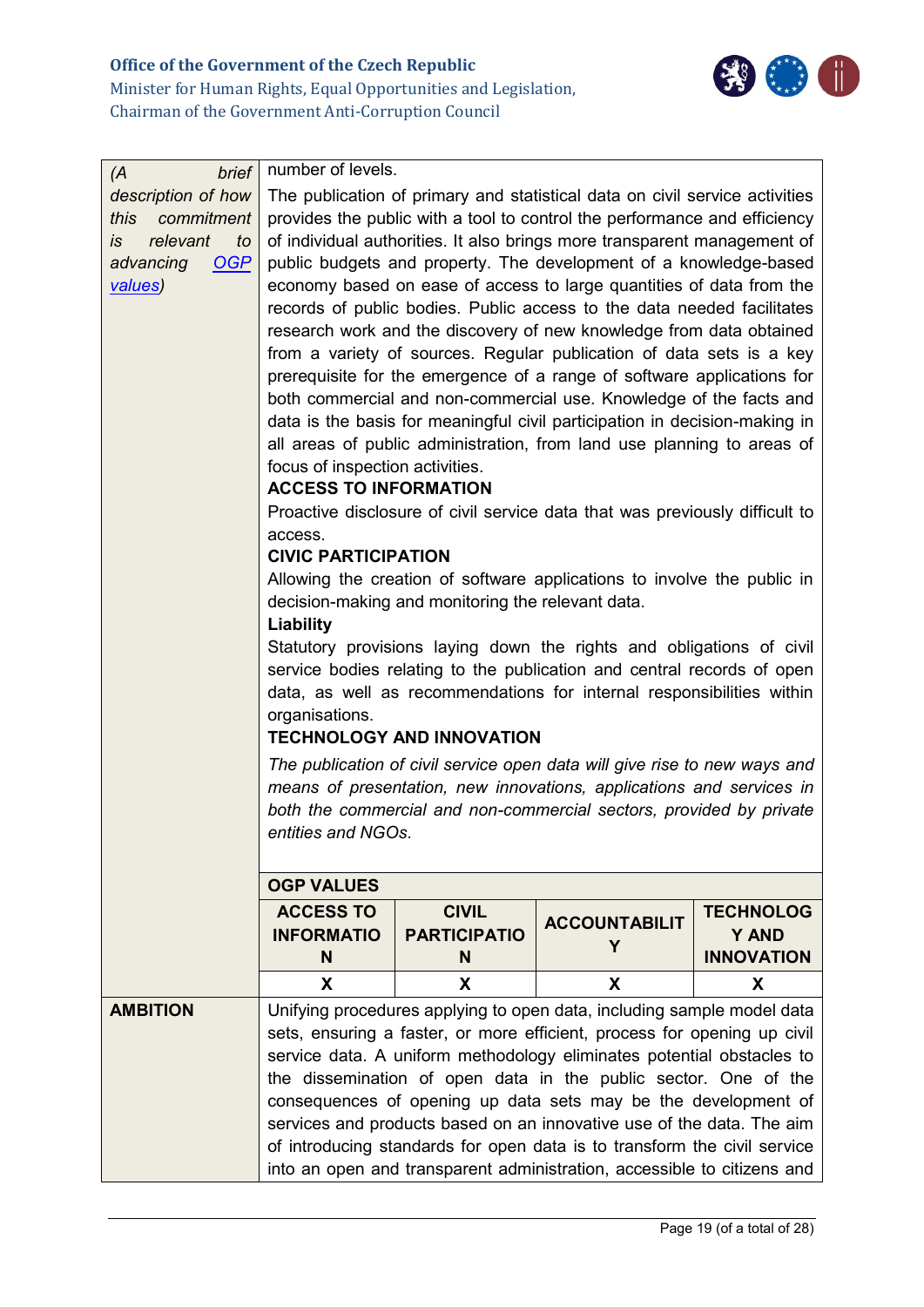# **Office of the Government of the Czech Republic**



Minister for Human Rights, Equal Opportunities and Legislation, Chairman of the Government Anti-Corruption Council

|                                  | other entities.                                                                                                                                                                                                                                                           |                                                                                                                                                                   |                                                                                                                                                                                                                                                                                                                                                                                                                                                                                                                                                                                                                                                                                                                                                                                                                                                                                                                                                                                                                                                                                                                                                                                                                                                                                                                                                                                                                                                                                                                                                                                                                                                                                                                                                                                                                                                                                                                                                                                                                                                                                                                                                                     |                  |
|----------------------------------|---------------------------------------------------------------------------------------------------------------------------------------------------------------------------------------------------------------------------------------------------------------------------|-------------------------------------------------------------------------------------------------------------------------------------------------------------------|---------------------------------------------------------------------------------------------------------------------------------------------------------------------------------------------------------------------------------------------------------------------------------------------------------------------------------------------------------------------------------------------------------------------------------------------------------------------------------------------------------------------------------------------------------------------------------------------------------------------------------------------------------------------------------------------------------------------------------------------------------------------------------------------------------------------------------------------------------------------------------------------------------------------------------------------------------------------------------------------------------------------------------------------------------------------------------------------------------------------------------------------------------------------------------------------------------------------------------------------------------------------------------------------------------------------------------------------------------------------------------------------------------------------------------------------------------------------------------------------------------------------------------------------------------------------------------------------------------------------------------------------------------------------------------------------------------------------------------------------------------------------------------------------------------------------------------------------------------------------------------------------------------------------------------------------------------------------------------------------------------------------------------------------------------------------------------------------------------------------------------------------------------------------|------------------|
| <b>LEVEL</b><br><b>OF</b>        | <b>AT THE</b>                                                                                                                                                                                                                                                             | <b>LIMITED</b>                                                                                                                                                    | <b>SUBSTANTIAL</b>                                                                                                                                                                                                                                                                                                                                                                                                                                                                                                                                                                                                                                                                                                                                                                                                                                                                                                                                                                                                                                                                                                                                                                                                                                                                                                                                                                                                                                                                                                                                                                                                                                                                                                                                                                                                                                                                                                                                                                                                                                                                                                                                                  | <b>COMPLETED</b> |
| <b>COMPLETION</b>                | <b>BEGINNING</b>                                                                                                                                                                                                                                                          |                                                                                                                                                                   |                                                                                                                                                                                                                                                                                                                                                                                                                                                                                                                                                                                                                                                                                                                                                                                                                                                                                                                                                                                                                                                                                                                                                                                                                                                                                                                                                                                                                                                                                                                                                                                                                                                                                                                                                                                                                                                                                                                                                                                                                                                                                                                                                                     |                  |
|                                  |                                                                                                                                                                                                                                                                           |                                                                                                                                                                   |                                                                                                                                                                                                                                                                                                                                                                                                                                                                                                                                                                                                                                                                                                                                                                                                                                                                                                                                                                                                                                                                                                                                                                                                                                                                                                                                                                                                                                                                                                                                                                                                                                                                                                                                                                                                                                                                                                                                                                                                                                                                                                                                                                     | X                |
| <b>DESCRIPTION</b><br>OF RESULTS | The commitment was achieved, primarily through the successful<br>OPLZ<br>CZ.1.04/4.1.00/D9.00001<br>implementation<br>of<br>project<br>"Implementation of strategies relating to open data from the civil service<br>of the CR", which was completed on 30 November 2015. |                                                                                                                                                                   |                                                                                                                                                                                                                                                                                                                                                                                                                                                                                                                                                                                                                                                                                                                                                                                                                                                                                                                                                                                                                                                                                                                                                                                                                                                                                                                                                                                                                                                                                                                                                                                                                                                                                                                                                                                                                                                                                                                                                                                                                                                                                                                                                                     |                  |
|                                  | 2)<br>data -<br>4)                                                                                                                                                                                                                                                        | The individual milestones were achieved as follows:<br>1) Launching the project - Completed<br>were standardised in this way.<br>open data - Partially completed. | The project was launched later than originally planned, on<br>1 February 2015. A team of experts in open data was formed from<br>the ranks of academia and the not-for-profit sector.<br>Training course by the Institute for Public Administration in Prague -<br>Completed (see the interim self-assessment report).<br>3) Creation of guidance notes for the publication of civil service open<br>Completed as at 30 November 2015. The working version of the<br>Guidance Notes was consulted with representatives from the<br>Ministries, central government agencies, regional authorities,<br>municipalities with extended powers, other municipalities and the<br>general public and is entitled Standards for the publication and<br>cataloguing of civil service open data in the CR. A complete version<br>is available at http://opendata.gov.cz and is open to the public for<br>comments. The guidance notes describe the entire process covering<br>the publication and cataloguing of open data, including a detailed<br>description of the steps to be taken by individual parts of the<br>organisation when opening up data. It also defines so-called sample<br>publication plans for the individual types of civil service bodies (for<br>ministries, central government agencies, regions, municipalities with<br>extended powers and other municipalities). The sample publication<br>plan standardises methods for the publication and cataloguing of<br>typical data sets for a given type of organisation. After consultation,<br>and the incorporation of comments, a total of 75 typical data sets<br>Launching the operation of a National Open Data Catalogue -<br>Completed (see the interim self-assessment report)<br>The Catalogue currently contains over 6,501 data sets.<br>5) Establishing a legal environment for open licensing of the use of<br>New draft legislation has been prepared to incorporate the issue of<br>open data in the form of an amendment to the Act on free access to<br>information. The amendment defines the term open data and lays<br>down conditions for referring to data as open. It imposes an |                  |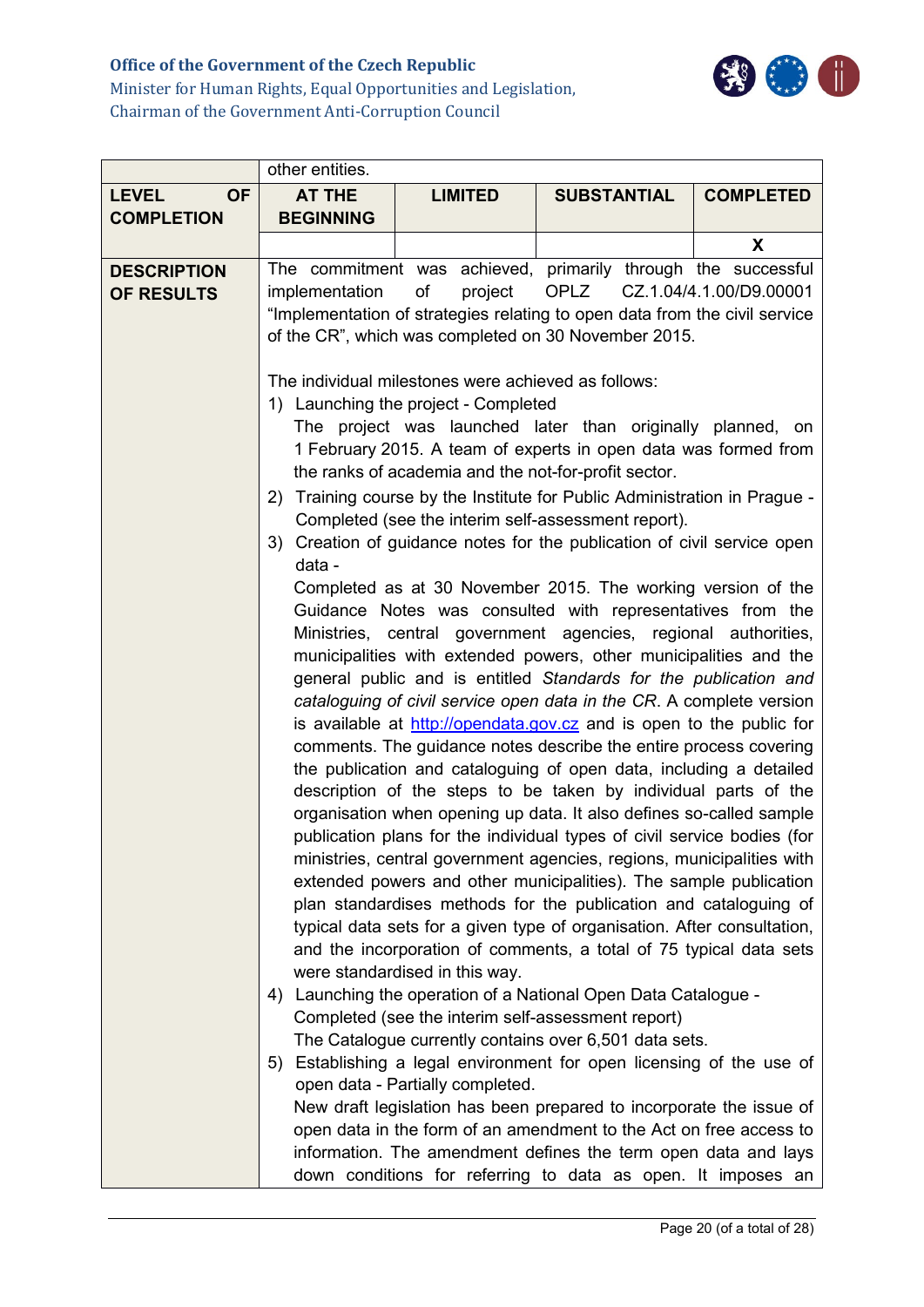

| obligation on the MI CR to operate the National Open Data<br>Catalogue. It authorised the Czech Government to call on public<br>authorities to publish selected data sets in open form. On 29 June<br>2016, the amendment was adopted during its 3rd reading in the<br>Chamber of Deputies, as part of the legislative process<br>(Parliamentary document no. 764). Related to the amendment, a<br>draft Government Regulation on the establishment of a list of<br>information that must be published as open data, which is currently<br>passing through interministerial comment proceedings.<br>6) The provision of guidelines on the publication of their data for the<br>institutions involved - Completed.                                                                                                                                                                                                                                                                                                                 |
|-----------------------------------------------------------------------------------------------------------------------------------------------------------------------------------------------------------------------------------------------------------------------------------------------------------------------------------------------------------------------------------------------------------------------------------------------------------------------------------------------------------------------------------------------------------------------------------------------------------------------------------------------------------------------------------------------------------------------------------------------------------------------------------------------------------------------------------------------------------------------------------------------------------------------------------------------------------------------------------------------------------------------------------|
| The MI CR regularly provides institutions with methodological support in<br>the form of conferences, training courses and workshops.                                                                                                                                                                                                                                                                                                                                                                                                                                                                                                                                                                                                                                                                                                                                                                                                                                                                                              |
| The following activities were carried out in 2015 relating to the provision<br>of methodological support:<br>Training (415 individuals from a total of 206 civil service bodies<br>received training, of which 10 were ministries, 7 other central<br>government agencies, 8 regional authorities, 69 municipalities with<br>extended powers and 112 other municipal authorities) - provision<br>of know-how in the area of Standards for the publication and<br>cataloguing of sample publication plans (see Milestone no. 3)<br>Workshops (36 workshops for 36 entities, during which support<br>was provided in the form of consultations on the publication of their<br>data sets)<br>Conference (on 13 November 2015 – winding-up conference for<br>the OPLZ CZ.1.04/4.1.00/D9.00001 project "Implementation of<br>strategies relating to open data from the civil service of the CR",<br>with a total of 147 participants)                                                                                                  |
| Support was provided in 2016 in the form of working meetings with<br>representatives from selected ministries on the issue of the completed<br>Government Regulation and the preparation of the Third Action Plan<br>(Ministry of Interior, Ministry of Finance, Ministry of Industry and Trade,<br>Ministry of Education, Youth and Sports, Ministry of Justice, Ministry of<br>Transport, Ministry of Agriculture, Ministry of Foreign Affairs, Ministry of<br>Environment, Ministry of Culture and Ministry of Defence).<br>Workshops and seminars were also organised in<br>2016<br>for<br>representatives from various PA and in cooperation with the<br>professional public, aiming to raise the standard and volume of<br>publication of official bulletin boards for all types of public authority, as<br>well as on additional possible methods of publishing and cataloguing<br>data from the Czech Statistical Office. The professional public also<br>contributes by providing feedback on data that has already been |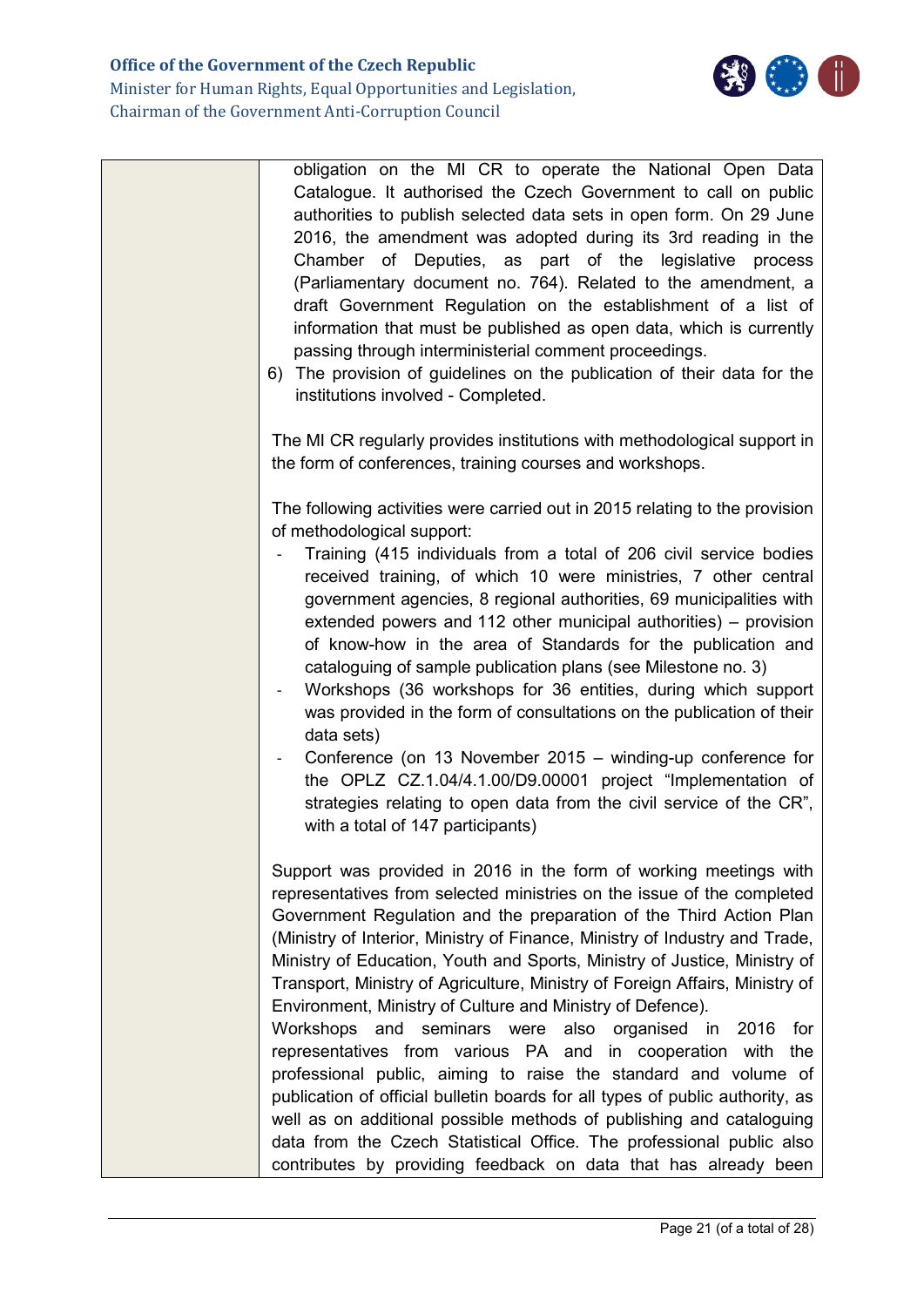

Minister for Human Rights, Equal Opportunities and Legislation, Chairman of the Government Anti-Corruption Council

|                                                                                                                                                                                                                                                                                                                                                                                                                                                                                                                                                                                                                                                                           | published. The general public may currently request individual sets of<br>open data from public institutions, following the aforementioned<br>methodology, and require that they be recorded in the National Open                                                                                                                                                                                                                                                                  |  |  |
|---------------------------------------------------------------------------------------------------------------------------------------------------------------------------------------------------------------------------------------------------------------------------------------------------------------------------------------------------------------------------------------------------------------------------------------------------------------------------------------------------------------------------------------------------------------------------------------------------------------------------------------------------------------------------|------------------------------------------------------------------------------------------------------------------------------------------------------------------------------------------------------------------------------------------------------------------------------------------------------------------------------------------------------------------------------------------------------------------------------------------------------------------------------------|--|--|
|                                                                                                                                                                                                                                                                                                                                                                                                                                                                                                                                                                                                                                                                           | Data Catalogue.                                                                                                                                                                                                                                                                                                                                                                                                                                                                    |  |  |
| <b>COMPLETION</b><br><b>DATE</b>                                                                                                                                                                                                                                                                                                                                                                                                                                                                                                                                                                                                                                          | 31 December 2016. (With regard to the activities required during the<br>legislative process)                                                                                                                                                                                                                                                                                                                                                                                       |  |  |
| <b>FURTHER</b><br><b>STEPS</b>                                                                                                                                                                                                                                                                                                                                                                                                                                                                                                                                                                                                                                            | In terms of additional steps that have been planned, the Third Action<br>Plan highlights the following activities:<br>The opening of priority civil service data sets and supplementing<br>them on the basis of public consultations.<br>Supporting the development of the Czech Republic civil service<br>$\bullet$<br>open data ecosystem.                                                                                                                                       |  |  |
|                                                                                                                                                                                                                                                                                                                                                                                                                                                                                                                                                                                                                                                                           | The Ministry of Interior is currently preparing the Open Data II project,<br>which will include:                                                                                                                                                                                                                                                                                                                                                                                   |  |  |
|                                                                                                                                                                                                                                                                                                                                                                                                                                                                                                                                                                                                                                                                           | the contextualisation of open data in the National Architectural<br>Plan,                                                                                                                                                                                                                                                                                                                                                                                                          |  |  |
|                                                                                                                                                                                                                                                                                                                                                                                                                                                                                                                                                                                                                                                                           | the development and dissemination of knowledge-based support<br>$\bullet$<br>for the civil service in the form of training courses for civil servants,<br>workshops, expert debates,                                                                                                                                                                                                                                                                                               |  |  |
|                                                                                                                                                                                                                                                                                                                                                                                                                                                                                                                                                                                                                                                                           | technical and legislative support for public administration<br>$\bullet$<br>institutions for the publication and cataloguing of open data,                                                                                                                                                                                                                                                                                                                                         |  |  |
|                                                                                                                                                                                                                                                                                                                                                                                                                                                                                                                                                                                                                                                                           | development of the National Open Data Catalogue and links<br>$\bullet$<br>between it and the European Open Data portal.                                                                                                                                                                                                                                                                                                                                                            |  |  |
| <b>FURTHER INFORMATION</b>                                                                                                                                                                                                                                                                                                                                                                                                                                                                                                                                                                                                                                                |                                                                                                                                                                                                                                                                                                                                                                                                                                                                                    |  |  |
| A legislative basis for open data must be ensured to ensure the publication of open data and<br>this is currently being provided in the form of an amendment to the Act on free access to<br>information. (definition of the term open data, conditions for determining open data, the<br>obligation imposed on the MI CR to operate the National Open Data Catalogue, authorising<br>the Government of the CR to require that public authorities public selected data sets in open<br>data format) On 29 June 2016, the amendment was adopted during its 3rd reading in the<br>Chamber of Deputies, as part of the legislative process (Parliamentary document no. 764). |                                                                                                                                                                                                                                                                                                                                                                                                                                                                                    |  |  |
|                                                                                                                                                                                                                                                                                                                                                                                                                                                                                                                                                                                                                                                                           | Related to the amendment, a draft Government Regulation on the establishment of a list of<br>information that must be published as open data, which is currently passing through<br>interministerial comment proceedings. It is essential that this list be gradually expanded on<br>the basis of public consultations, which are provided for in the Third Action Plan. The issue of<br>financial support for ministries to publish data under the upcoming Government Regulation |  |  |
| has not yet been resolved (the List of information that must be published as open data) for<br>changes to information systems enabling them to public open data, which is required of civil                                                                                                                                                                                                                                                                                                                                                                                                                                                                               |                                                                                                                                                                                                                                                                                                                                                                                                                                                                                    |  |  |

service institutions. It is expected that these changes will be made during the regular updates

of information systems and with financial support from EU funds.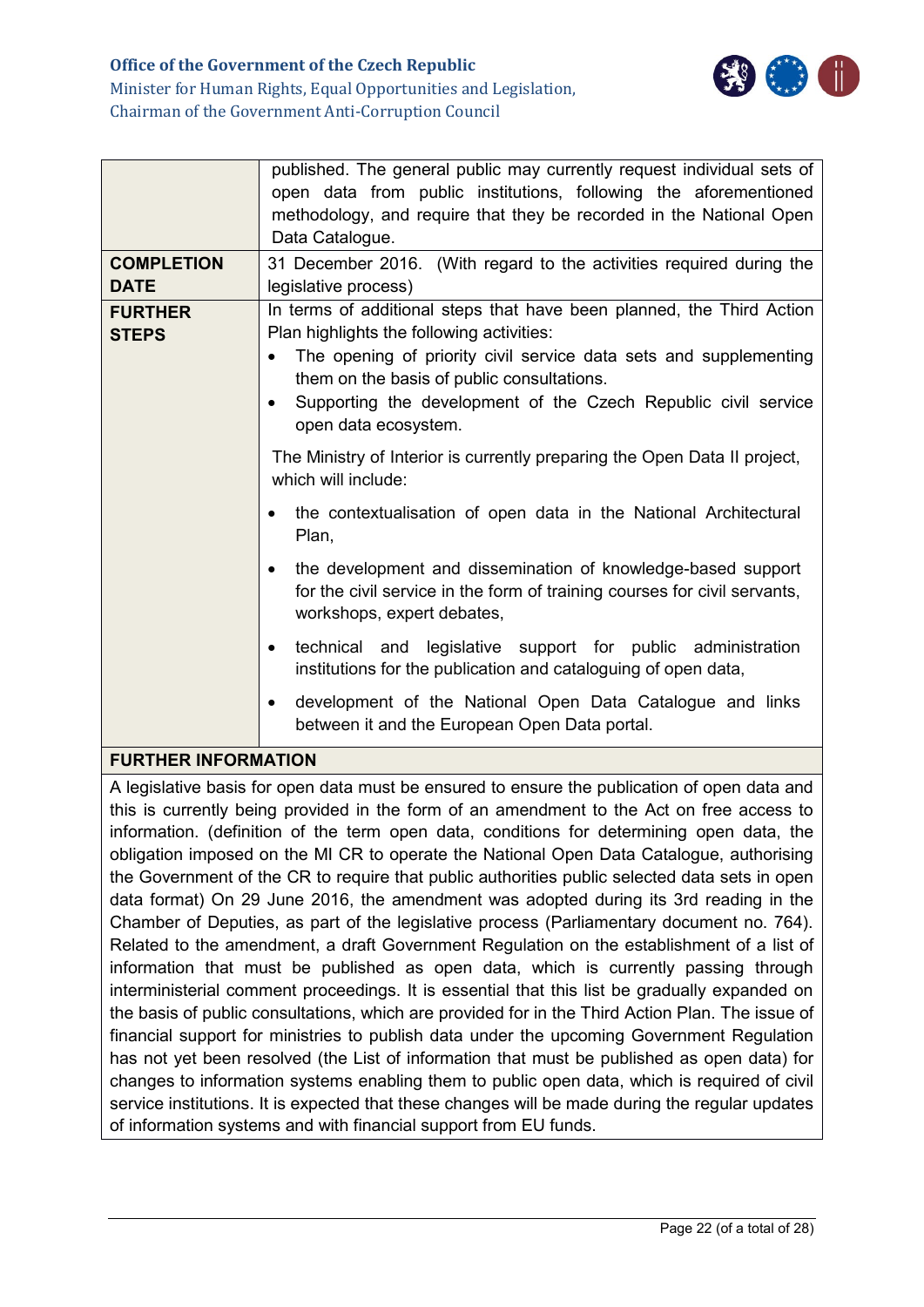

# <span id="page-22-0"></span>**5 Progress in meeting the eligibility criteria**

 **II/1 Adoption of a new Civil Service Act, ensuring depoliticisation, professionalisation and stabilisation of public administration and its implementation in practice**

Above and beyond the activities set out under Commitment "II/1 Adoption of a new Civil Service Act, ensuring depoliticisation, professionalisation and stabilisation of public administration and its implementation in practice", a Civil Service Information System was launched, used by all civil service bodies and which also provides data to the public. The information system began operations on 1 July 2015, prior to the planned later deadline of 1 January 2017. The public can use this information system to work with the records of civil servants, to obtain information concerning civil service examinations and the filling of civil service positions.

#### **II/2 Streamlining the system of free access to information**

In connection with the amendment of Act No. 106/1999 Coll., on free access to information, which is the principal piece of legislation covered by Commitment "II/2 Streamlining the system of free access to information", during the consultation period, and above and beyond the requirements of the Commitment, the draft amendment to this Act was published on the Ministry of Interior website. The draft amendment was therefore made available to the public for comment, an opportunity which was subsequently taken up by 10 entities. The Ministry of Interior then invited some of these entities to a personal meeting (the Oživení and Otevřená společnost associations), which are seen to be important NGOs working in the area of the right to information and transparency in public administration. Certain comments emerged from the public consultations and the follow-up meetings, which were incorporated into the draft amendment by the submitter. During the preparation of the amendment to the Act on free access to information, the Ministry of Interior facilitated a public debate on the proposed amendment, which ran in parallel to the interministerial comment proceedings.

#### **II/3 Improving access to data and information**

On 13 November 2015, the Ministry of Interior organised a conference for the civil service and the general public – a winding-up conference for the OPLZ CZ.1.04/4.1.00/D9.00001 project "Implementation of strategies relating to open data from the civil service of the CR", with a total of 147 participants) Support was also provided in 2016 to improve access to data and information in the form of working meetings with representatives from selected ministries on the issue of the completed Government Regulation and on the preparation of the Third Action Plan (Ministry of Interior, Ministry of Finance, Ministry of Industry and Trade, Ministry of Education, Youth and Sports, Ministry of Justice, Ministry of Transport, Ministry of Agriculture, Ministry of Foreign Affairs, Ministry of Environment, Ministry of Culture and Ministry of Defence). Workshops and seminars were also organised in 2016 for representatives from various PA and in cooperation with the professional public, aiming to raise the standard and volume of publication of official bulletin boards for all types of public authority, as well as on more suitable methods of publishing and cataloguing data from the Czech Statistical Office. The professional public also contributes by providing feedback on data that has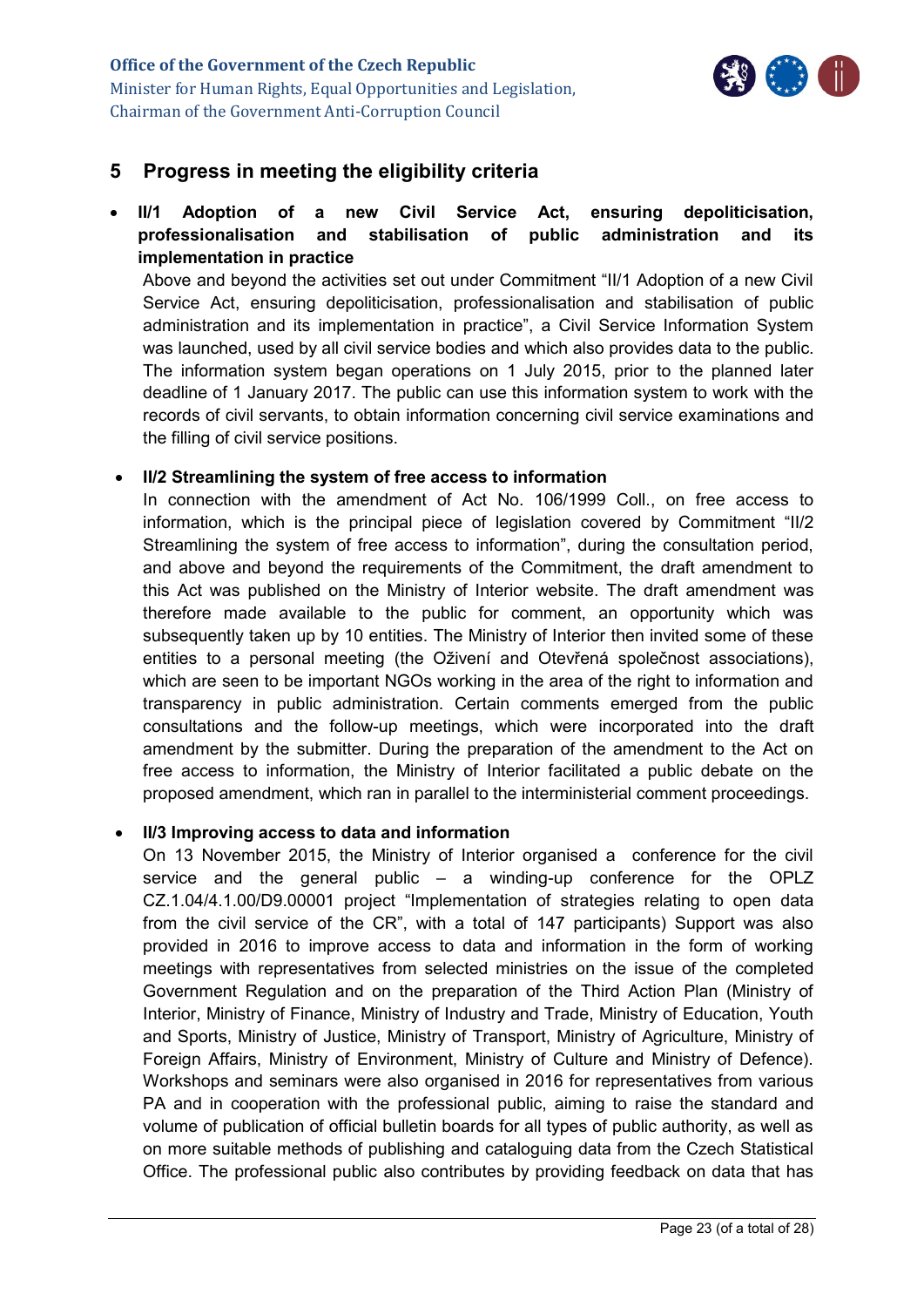

already been published. The general public may currently request individual sets of open data from public institutions, following the aforementioned methodology, and require that they be recorded in the National Open Data Catalogue.

# <span id="page-23-0"></span>**6 Cooperation with other countries (Peer Exchange and Learning)**

 **II/1 Adoption of a new Civil Service Act, ensuring depoliticisation, professionalisation and stabilisation of public administration and its implementation in practice**

On 15 October 2015, the 4th meeting was held of the joint working group of the Czech Republic and the European Commission on the implementation of the Civil Service Act, led by Deputy Minister of the Interior for the Civil Service, RNDr. Josef Postránecký and Zoltán Kazatsay, Deputy Director General, responsible for employment, social affairs and inclusion.

At this meeting it was found that by passing the Civil Service Act, the Czech Republic was effectively implementing all four fundamental elements as defined in the Partnership Agreement - laying down principles and fundamental values for public administration, the stability of the civil service, transparent recruitment of state employees and adequate and fair compensation. The only remaining area awaiting completion is the process of establishing a new Agency for Enterprise and Innovation.<sup>2</sup> However, the Czech Republic committed to ensuring that this agency would be fully operational by 1 January 2016 under the relevant operational programme. Given that an evaluation of the wider impacts of the Civil Service Act will require a longer period of time, the Commission has emphasised the need to continue to monitor the process of its implementation under the appropriate formats, particularly the European Semester.

It was concluded that the process of making the Czech civil service more professional and transparent is making progress and that it will only be possible to assess the effectiveness of the Czech government agencies in implementing the Civil Service Act in the future, while the reforms carried out in the Czech Republic will in future meet the objectives set.

#### **II/2 Streamlining the system of free access to information**

 $\overline{a}$ 

In accordance with Commitment "II/2 Streamlining the system of free access to information", the Ministry of Interior organised a conference on the Right to information vs. its protection on 27 November 2014, which was also attended by representatives from Germany and Austria. The topic of the conference was to discuss current issues concerning the exercise of the right to information in the Czech Republic, taking into account the experience of other countries, and finding ways of improving the legislation regulating the provision of information in the CR. The specific issues discussed related to

 $^{2}$  The Agency for Enterprise and Innovation was established by Act No. 149/2016 Coll., amending Act No. 47/2002 Coll., on support for small and medium-sized enterprises and on amendments to Act No. 2/1969 Coll., establishing ministries and other central state administration authorities of the Czech Republic, as amended, which entered into effect on 1 June 2016.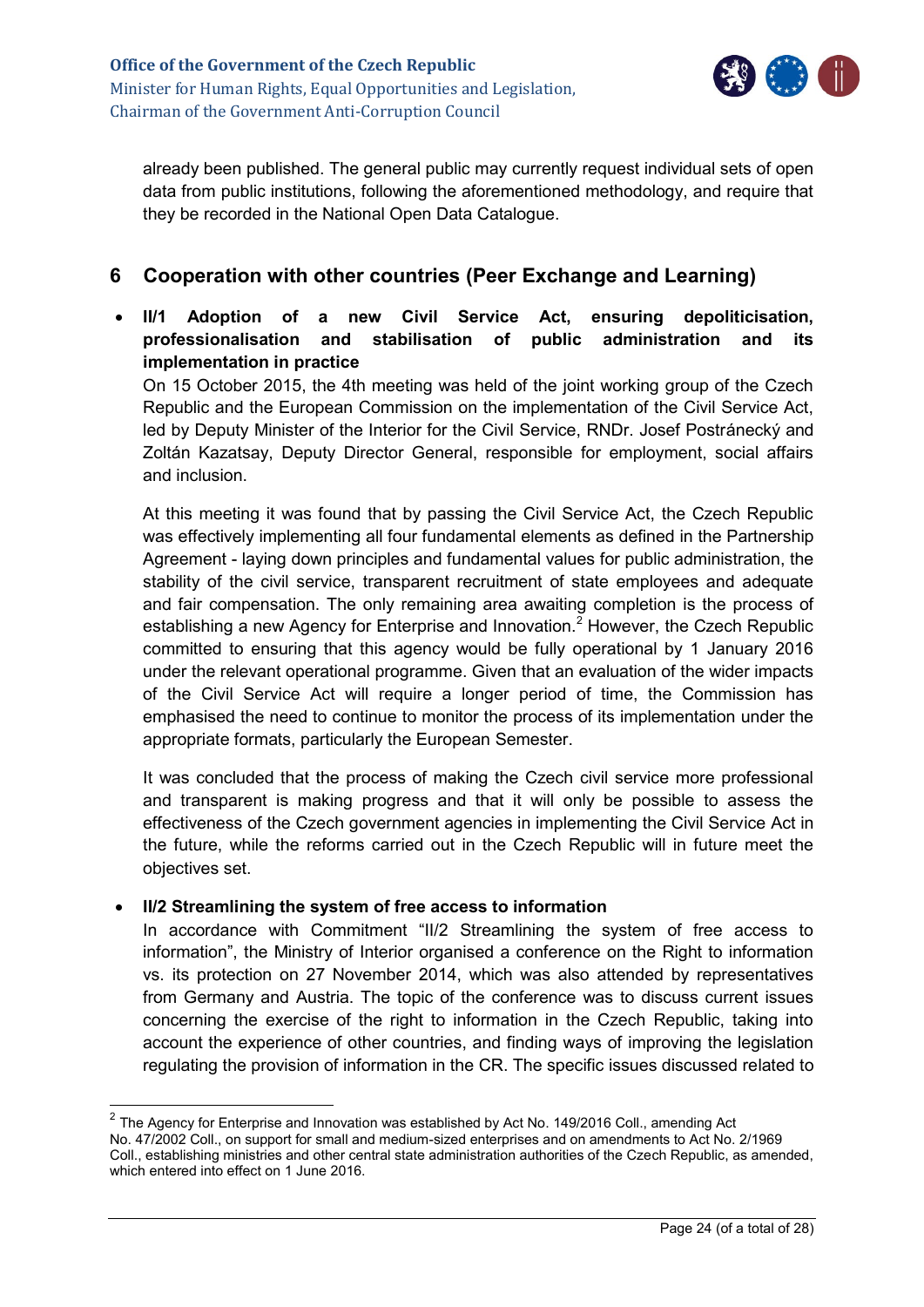

protection of those requesting information, including the option of establishing a position of information commissioner, as well as the issue of links between the right to privacy and protection of personal data and the right to information and issues relating to the possible misuse of the right to information by the requester. The conference was also transmitted on-line via the internet, and those watching were also able to raise questions.

#### **II/3 Improving access to data and information**

Outputs from activities were consulted:

- with representatives of the Slovak Lead Implementing Agency, the National Agency for Network and Electronic Services (Národná agentúra pre sieťové a elektronické služby),
- with representatives from the European Commission and representatives from the European Open Data portal to link the experience of an outputs from the individual activities and to connect the National Open Data Catalogue with the European Open Data portal,
- and during communications with representatives from the World Wide Web Foundation as part of the provision of feedback and support documentation for the international Open Data Barometer – 2014 and 2015 editions.

# <span id="page-24-0"></span>**7 Conclusion, further initiatives and next steps**

#### <span id="page-24-1"></span>**7.1 Experience gained to date**

The implementation process for the OGP Second Action Plan helped to develop communication and cooperation between ministries and other administrative authorities and civil society entities and NGOs focusing on the area of transparency, the fight against corruption and access to information published in the form of open data. The experience gained was subsequently used to create the Third Action Plan, to formulate stronger and better defined commitments with wider potential impact.

Despite delays in the legislative process during the stage after government approval for tasks that required legal backing in the form of an Act, most of the Commitments set out in the Second Action Plan were completed. Commitment "II/1 Adoption of a new Civil Service Act, ensuring depoliticisation, professionalisation and stabilisation of public administration and its implementation in practice" is proceeding as anticipated, through activities planned for the period from 2016 to 2018 in the form of a follow-up commitment in the Third Action Plan. Based on its experience, when formulating the Third Action Plan, the Government has avoided the problem of possible delays by setting deadlines that account for the possible extension of the individual stages of the legislative process.

#### <span id="page-24-2"></span>**7.2 Further initiatives**

In the environment of the Czech Republic, the values promoted under the OGP are extremely closely associated with the government's anti-corruption policies. Three of the four priority areas identified in the Government Anti-Corruption Conception for the years 2015 to 2017, the Anti-Corruption Action Plan for 2015 and the Anti-Corruption Action Plan for 2016 closely relate to the OGP. They are: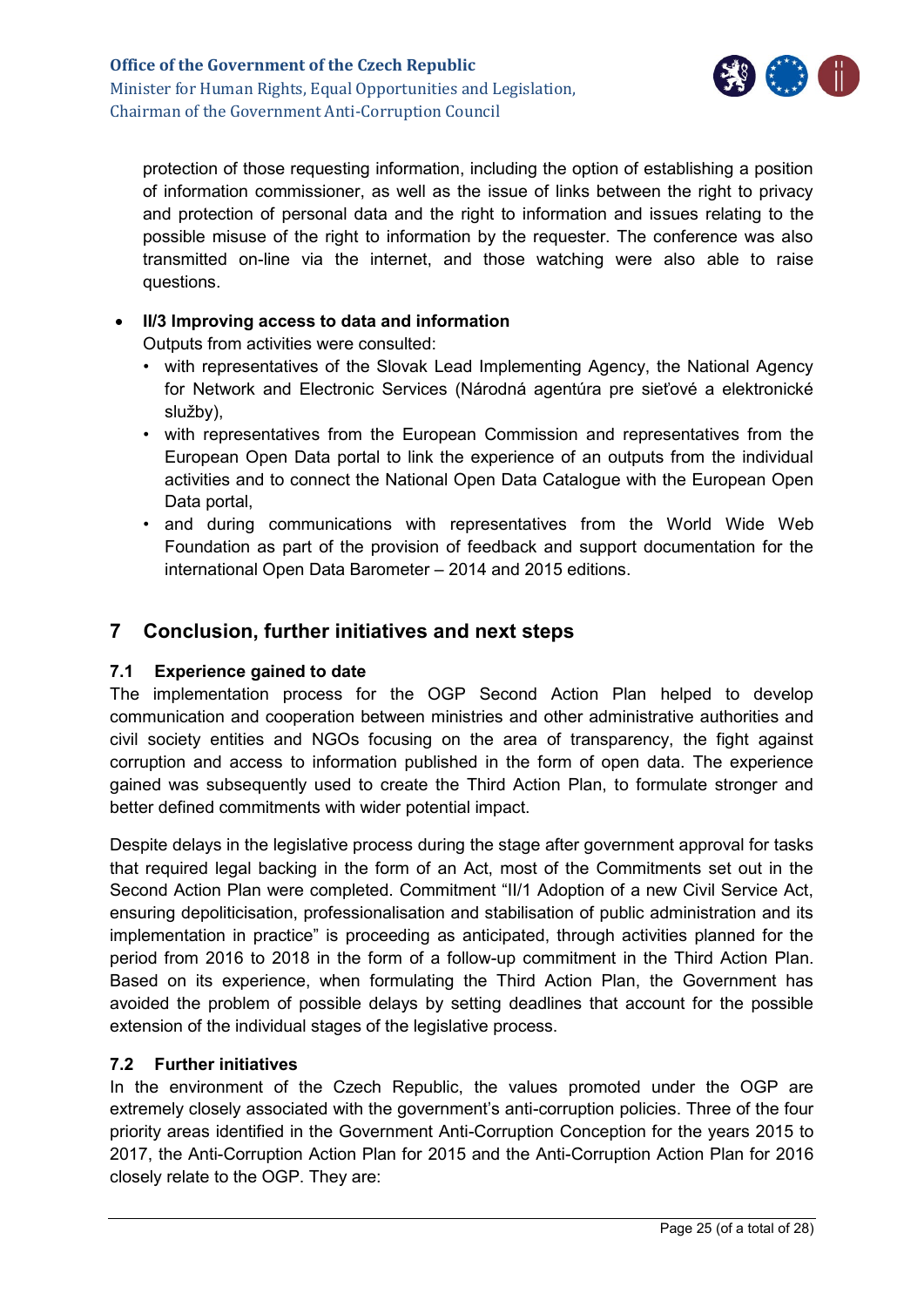

- an efficient and independent executive;
- transparency and free access to information;
- development of civil society.

The Government of the Czech Republic has set priority tasks for these areas of the fight against corruption, which, by their nature, derive from the values and Grand Challenges of the OGP and further develop them. One of the initiatives, which was implemented by the Government of the CR and which goes beyond the framework of the Second Action Plan, is the opening of the Electronic Library of the Legislative Process, the so-called VeKLEP, to the public. Any submitted legislative materials, as well as non-legislative materials that impact legislation, will be available to the general public, which will allow civil society to participate in decision-making and the administration of public affairs on the basis of easily accessible information, as an integral part of a functional democratic and legal state. The Ministry of Interior is currently preparing the *Open Data II* project, which will include:

- the contextualisation of open data in the National Architectural Plan,
- the development and dissemination of knowledge-based support for the civil service in the form of training courses for civil servants, workshops, expert debates,
- technical and legislative support for public administration institutions for the publication and cataloguing of open data,
- development of the National Open Data Catalogue and links between it and the European Open Data portal.

#### <span id="page-25-0"></span>**7.3 Next steps**

During the first half of 2016, consultations took place on the preparation of the Third Action Plan. In addition to the ministries and other administrative offices, the Supreme Audit Office, the Supreme Public Prosecutor's Office, the Association of Towns and Municipalities, the Association of Regions, the Ombudsman's office, representatives from civil society, NGOs and academia (Transparency International ČR, Oživení, Otevřená společnost, zIndex, Veřejnost proti korupci, Nadační fond proti korupci, the Silesian University in Opava, the University of Economics in Prague), the Czech Chamber of Commerce and representatives from a wide range of professional chambers also attended these consultations. The Third Action Plan, which emerged from these consultations was subsequently approved by the Government of the Czech Republic on 22 June 2016 and, on 30 June 2016, sent, in Czech and English, to the OGP Steering Committee and published on the OGP website. The Third Action Plan sets out the Czech Republic's commitments, which can be divided into three thematic groups - implementation of the Civil Service Act to practise, improving access to data and information and recreating safe communities. In this way, the Third Action Plan responds to 4 of a total of 5 OGP Grand Challenges - improving public services, increasing public integrity, more effectively managing public resources and creating safer communities. During the period from 2016 to 2018, the commitments included in the Third Action Plan will be achieved according to the timetable, while at the same time, unlike the implementation of the Second Action Plan, more emphasis will be placed on ensuring the participation of the public at all stages involved in meeting these commitments, wherever possible.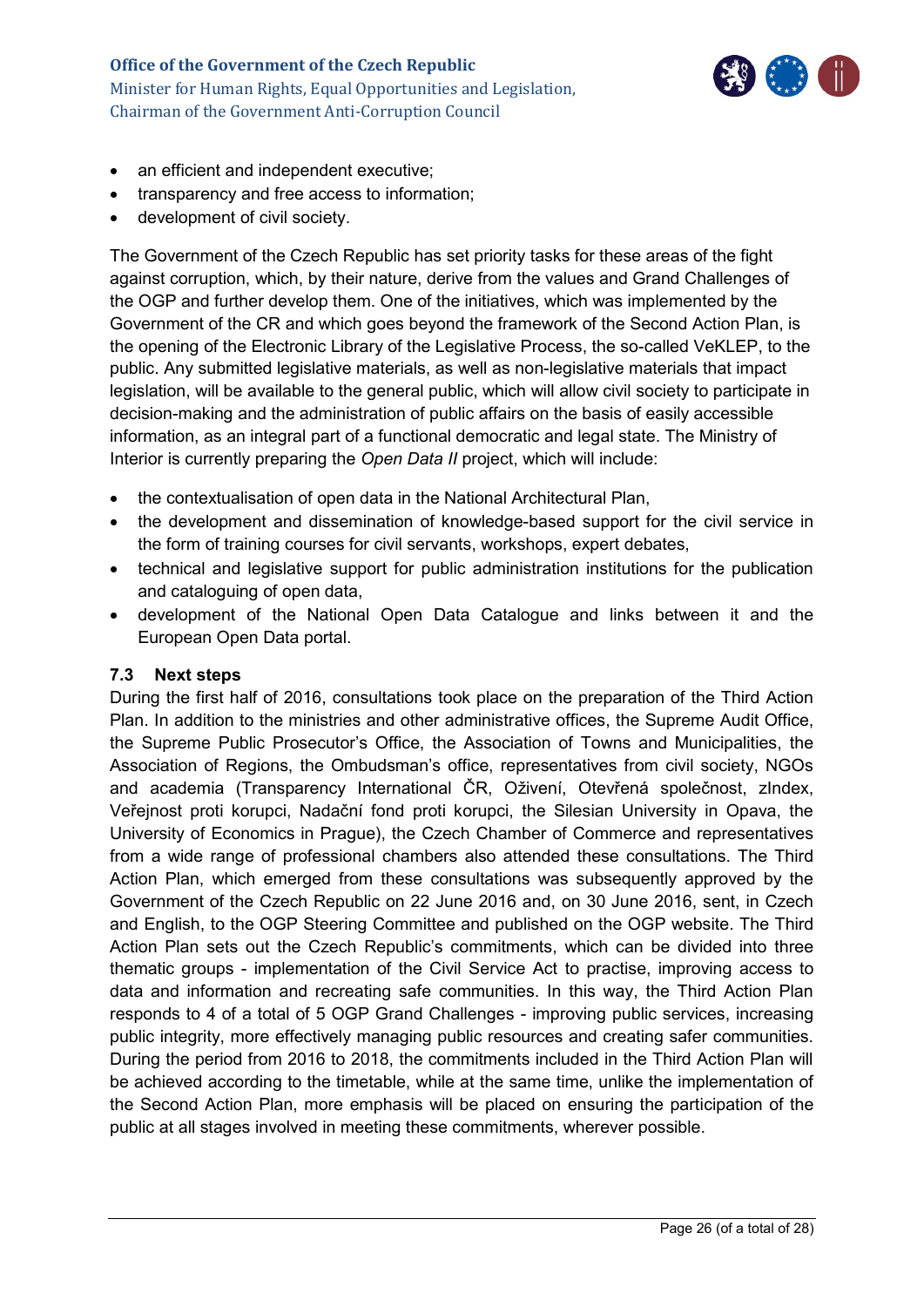

### <span id="page-26-0"></span>**7.4 Conclusion**

The creation and implementation of OGP action plans is another way for the Czech Republic to improve the functioning of its public administration, to move closer to the principles of good governance and also to broaden and deepen the options for dialogue and cooperation with civil society, which is one of the critical pillars of modern Western pluralistic democracy. Another important activity, which is positively impacted by the creation and implementation of OGP action plans, is the free, on-line provision of information generated and managed by the state, in a structured, machine-readable form, in accordance with open data standards. This type of information, provided by the state, facilitates greater transparency and contributes to the fight against corruption and more efficient management of state property. In addition to the abovementioned benefits, the use of open data also contributes to creating new economic opportunities and to the growth of the overall economy in the form of high added value from the processing of data and the development of related services.

The Second Action Plan contributed to creating the conditions required to meet the commitments "II/2 Streamlining the system of free access to information" and "II/3 Improving access to data and information", which were successfully completed. All the activities planned under commitment "II/1 Adoption of a new Civil Service Act, ensuring depoliticisation, professionalisation and stabilisation of public administration and its implementation in practice" were completed within the time allocated to the Section Action Plan, and activities with a later completion date were transferred to the follow-on commitment under the Third Action Plan. We can therefore conclude that the Second Action Plan contributed to the promotion of open government in the Czech Republic.